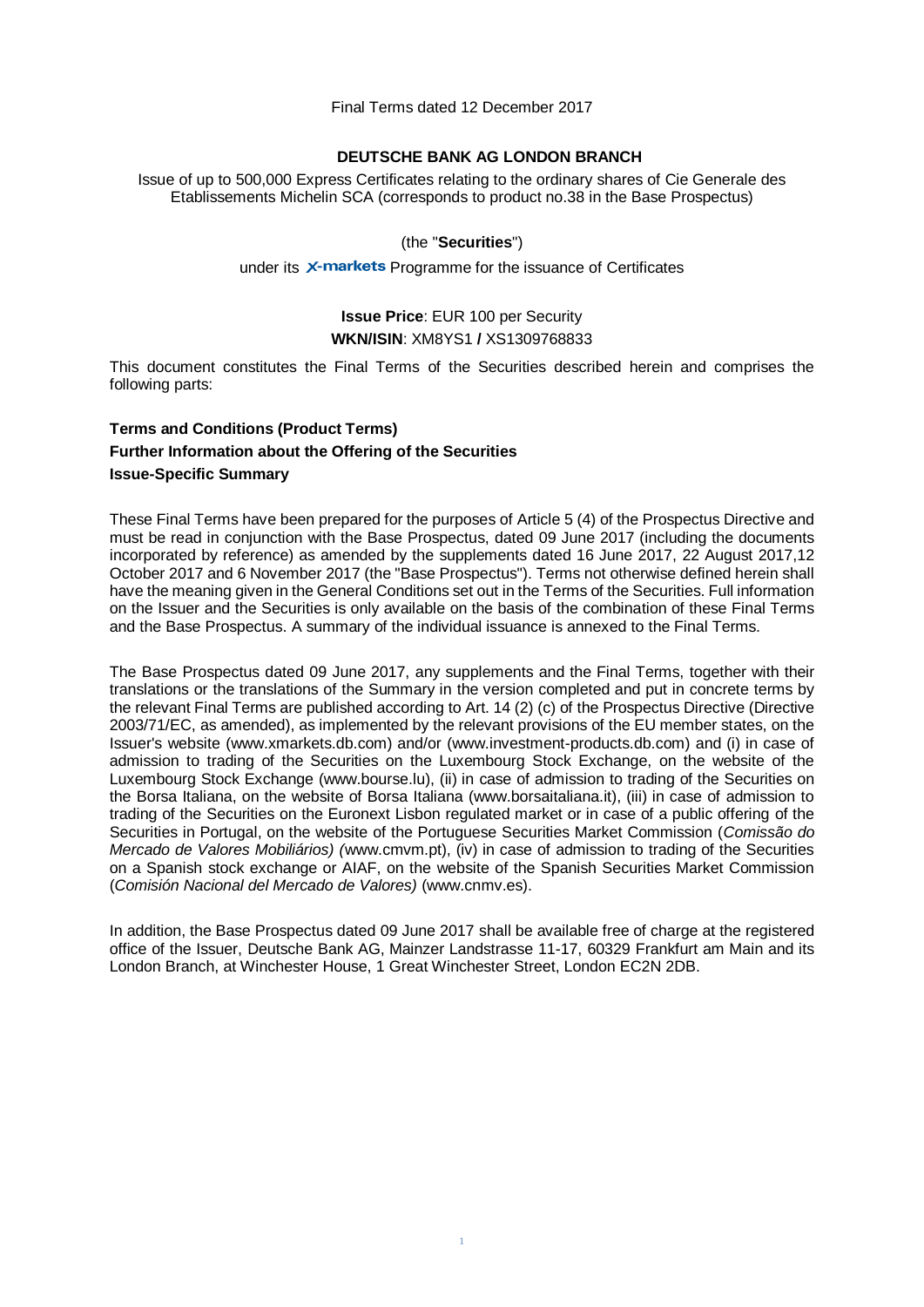# **Terms and Conditions**

The following "**Product Terms**" of the Securities shall, for the relevant series of Securities, complete and put in concrete terms the General Conditions for the purposes of such series of Securities. The Product Terms and General Conditions together constitute the "**Terms and Conditions**" of the relevant Securities.

In the event of any inconsistency between these Product Terms and the General Conditions, these Product Terms shall prevail for the purposes of securities.

### **General Information**

| <b>Security Type</b>               | Certificate /                    |                                                                                                                                                                                                                                                                    |                                                                                           |  |  |  |
|------------------------------------|----------------------------------|--------------------------------------------------------------------------------------------------------------------------------------------------------------------------------------------------------------------------------------------------------------------|-------------------------------------------------------------------------------------------|--|--|--|
|                                    |                                  | <b>Express Certificate</b>                                                                                                                                                                                                                                         |                                                                                           |  |  |  |
| <b>ISIN</b>                        |                                  | XS1309768833                                                                                                                                                                                                                                                       |                                                                                           |  |  |  |
| <b>WKN</b>                         | XM8YS1                           |                                                                                                                                                                                                                                                                    |                                                                                           |  |  |  |
| Common Code                        | 130976883                        |                                                                                                                                                                                                                                                                    |                                                                                           |  |  |  |
| <b>Issuer</b>                      |                                  |                                                                                                                                                                                                                                                                    | Deutsche Bank AG, London Branch                                                           |  |  |  |
| Number of the<br><b>Securities</b> |                                  |                                                                                                                                                                                                                                                                    | up to 500,000 Securities                                                                  |  |  |  |
| <b>Issue Price</b>                 |                                  |                                                                                                                                                                                                                                                                    | EUR 100 per Security                                                                      |  |  |  |
| <b>Underlying</b>                  |                                  |                                                                                                                                                                                                                                                                    |                                                                                           |  |  |  |
| Underlying                         |                                  | Type: Share<br>Name: Ordinary shares of Cie Generale des Etablissements Michelin<br><b>SCA</b>                                                                                                                                                                     |                                                                                           |  |  |  |
|                                    |                                  |                                                                                                                                                                                                                                                                    | Sponsor or issuer: Cie Generale des Etablissements Michelin                               |  |  |  |
|                                    | Reference Source: Euronext Paris |                                                                                                                                                                                                                                                                    |                                                                                           |  |  |  |
|                                    |                                  | Related Exchange: as defined in General Conditions §5(5)(j)<br><b>Reuters RIC: MICP.PA</b>                                                                                                                                                                         |                                                                                           |  |  |  |
|                                    |                                  | ISIN: FR0000121261                                                                                                                                                                                                                                                 |                                                                                           |  |  |  |
| <b>Product Details</b>             |                                  |                                                                                                                                                                                                                                                                    |                                                                                           |  |  |  |
| Settlement                         |                                  | <b>Cash Settlement</b>                                                                                                                                                                                                                                             |                                                                                           |  |  |  |
| <b>Settlement Currency</b>         |                                  | Euro (" <b>EUR</b> ")                                                                                                                                                                                                                                              |                                                                                           |  |  |  |
| Cash Amount                        | (a)                              | If on an Observation Date the Redemption Determination<br>Amount has been above or equal to the Redemption Threshold<br>(a Redemption Event), the Cash Amount set out next to the<br>Observation Date below, in respect of which the Redemption<br>Event occurs or |                                                                                           |  |  |  |
|                                    | (b)                              |                                                                                                                                                                                                                                                                    | if a Redemption Event has not occurred:                                                   |  |  |  |
|                                    |                                  |                                                                                                                                                                                                                                                                    | (i) if the Final Reference Level is below or equal to the Barrier,<br>an amount equal to: |  |  |  |
|                                    |                                  |                                                                                                                                                                                                                                                                    | the quotient of:                                                                          |  |  |  |
|                                    |                                  | (A)                                                                                                                                                                                                                                                                | the product of $(x)$ EUR 100 and $(y)$ the Final<br>Reference Level (as numerator) and    |  |  |  |
|                                    |                                  | (B)                                                                                                                                                                                                                                                                | the Initial Reference Level (as denominator),                                             |  |  |  |
|                                    |                                  |                                                                                                                                                                                                                                                                    | (ii) If the provisions of (i) have not been satisfied, the Specified<br>Reference Level.  |  |  |  |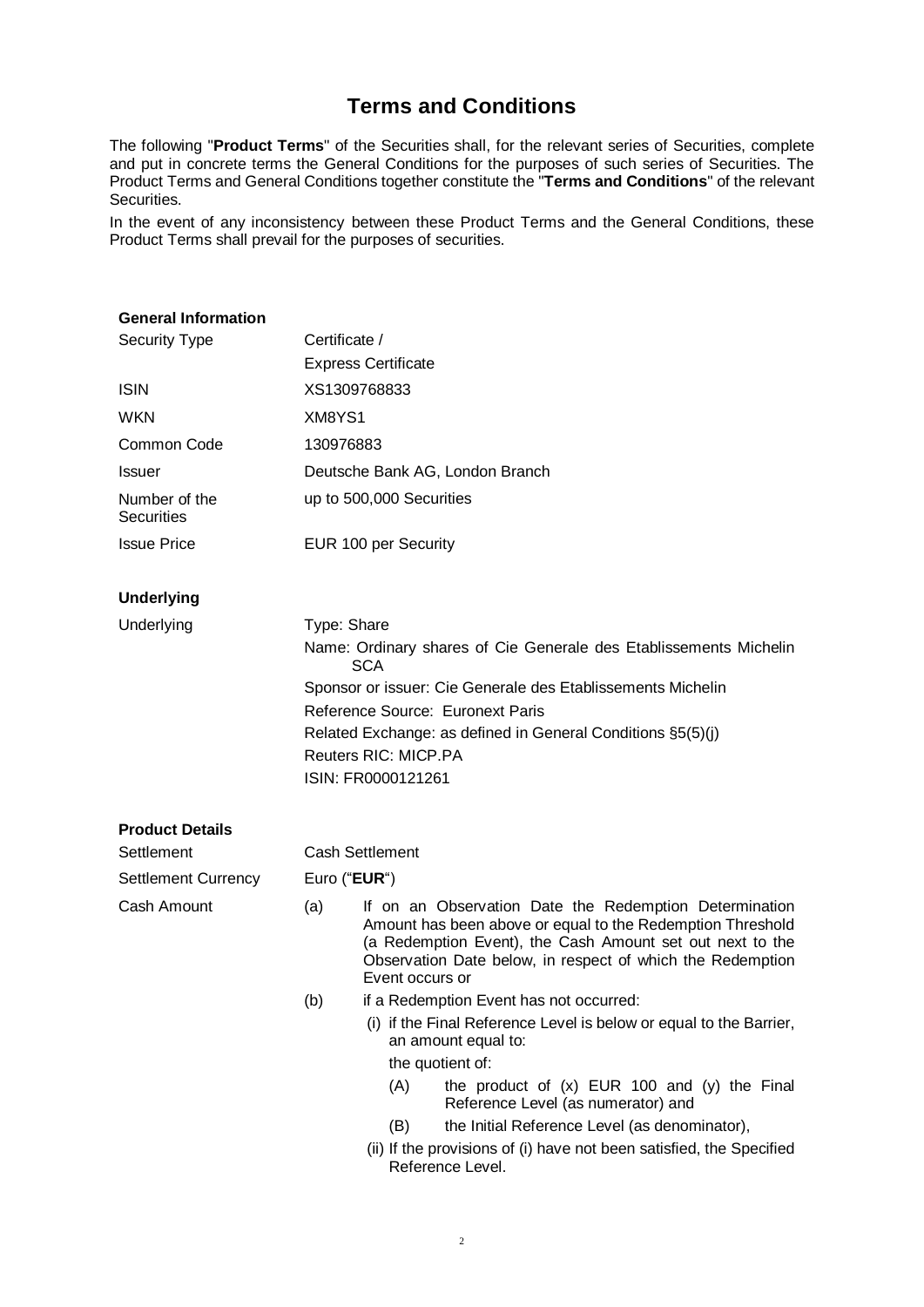| <b>Observation Date</b>        | <b>Cash Amount</b> |  |  |
|--------------------------------|--------------------|--|--|
| <b>First Observation Date</b>  | EUR 108.70         |  |  |
| Second Observation Date        | EUR 117.40         |  |  |
| <b>Third Observation Date</b>  | EUR 126.10         |  |  |
| <b>Fourth Observation Date</b> | EUR 134.80         |  |  |
| Last Observation Date          | EUR 143.50         |  |  |

| <b>Specified Reference</b><br>Level      | <b>EUR 100</b>                                                                                                                                                                                                                                                      |  |  |  |
|------------------------------------------|---------------------------------------------------------------------------------------------------------------------------------------------------------------------------------------------------------------------------------------------------------------------|--|--|--|
| Redemption<br>Determination Amount       | The official closing price of the Underlying on the Reference Source on<br>an Observation Date.                                                                                                                                                                     |  |  |  |
| <b>Redemption Threshold</b>              | 100 per cent. of the Initial Reference Level                                                                                                                                                                                                                        |  |  |  |
| <b>Observation Date</b>                  | 30 January 2019 (the "First Observation Date"), 29 January 2020 (the<br>"Second Observation Date"), 28 January 2021 (the "Third<br><b>Observation Date</b> "), 28 January 2022 (the "Fourth Observation<br>Date") and 30 January 2023 (the "Last Observation Date") |  |  |  |
| <b>Barrier</b>                           | 70 per cent. of the Initial Reference Level                                                                                                                                                                                                                         |  |  |  |
| Initial Reference Level                  | The Reference Level on the Initial Valuation Date                                                                                                                                                                                                                   |  |  |  |
| Final Reference Level                    | The Reference Level on the Valuation Date                                                                                                                                                                                                                           |  |  |  |
| Reference Level                          | In respect of any day an amount (which shall be deemed to be a<br>monetary value in the Settlement Currency) equal to:                                                                                                                                              |  |  |  |
|                                          | the Relevant Reference Level Value on such day quoted by or published<br>on the Reference Source as specified in the information on the<br>Underlying.                                                                                                              |  |  |  |
| <b>Relevant Reference</b><br>Level Value | The official closing price of the Underlying on the Reference Source                                                                                                                                                                                                |  |  |  |

### **Relevant Dates**

| <b>Issue Date</b>             | 31 January 2018                                                                                                                                                                |  |  |  |
|-------------------------------|--------------------------------------------------------------------------------------------------------------------------------------------------------------------------------|--|--|--|
| Value Date                    | 31 January 2018                                                                                                                                                                |  |  |  |
| <b>Termination Date</b>       | If a Redemption Event occurs, the relevant Observation Date on which<br>such Redemption Event occurs.                                                                          |  |  |  |
| First Exchange Trading<br>Day | Within 90 business days from the Issue Date                                                                                                                                    |  |  |  |
| Final Exchange Trading<br>Day | The Exercise Date                                                                                                                                                              |  |  |  |
| <b>Exercise Date</b>          | (a) If a Redemption Event occurs, the Termination Date or<br>(b) otherwise the Valuation Date                                                                                  |  |  |  |
| <b>Valuation Date</b>         | 30 January 2023                                                                                                                                                                |  |  |  |
| Initial Valuation Date        | 30 January 2018                                                                                                                                                                |  |  |  |
| Settlement Date               | The fifth Business Day following the earlier of: (a) the relevant<br>Observation Date on which a Redemption Event occurs and (b)<br>Valuation Date, probably 06 February 2023. |  |  |  |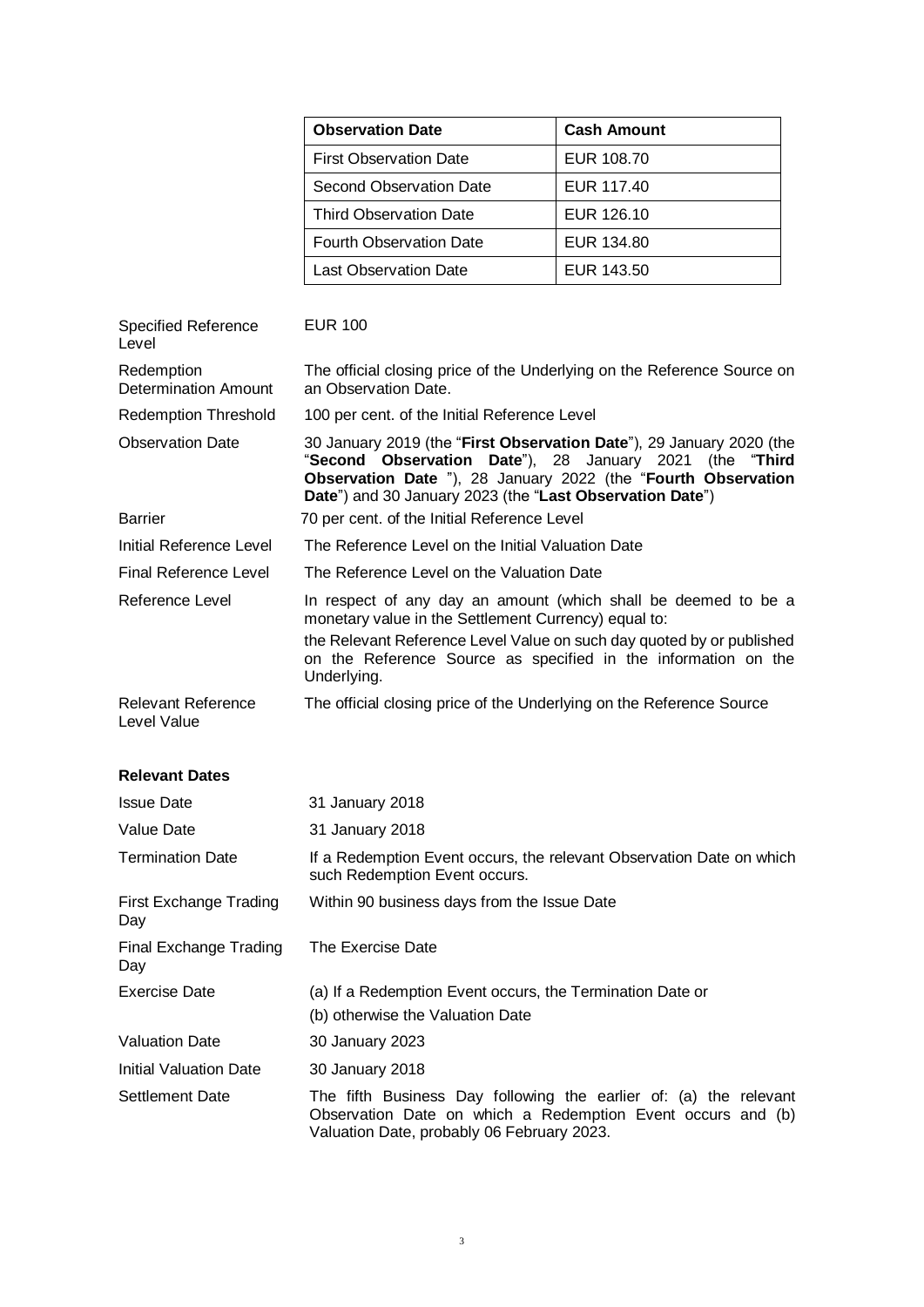## **Further Information**

| Type of Exercise              | European Style                                                                                                                                                                                                                                                                                                                                                                        |
|-------------------------------|---------------------------------------------------------------------------------------------------------------------------------------------------------------------------------------------------------------------------------------------------------------------------------------------------------------------------------------------------------------------------------------|
| Automatic Exercise            | Automatic Exercise is applicable.                                                                                                                                                                                                                                                                                                                                                     |
| <b>Business Day</b>           | A day on which the Trans-European Automated Real-time Gross<br>Settlement Express Transfer (TARGET2) system is open, on which<br>commercial banks and foreign exchange markets settle payments in the<br>Business Day Location specified in the Product Terms and on which<br>each relevant Clearing Agent settles payments. Saturday and Sunday<br>are not considered Business Days. |
| <b>Business Day Locations</b> | London                                                                                                                                                                                                                                                                                                                                                                                |
| <b>Clearing Agent</b>         | Euroclear Bank S.A./N.V., 1 boulevard Albert II, 1210 Bruxelles,<br><b>Belgium</b><br>Clearstream Banking Luxembourg S.A., 42 avenue John F. Kennedy,<br>L-1855 Luxembourg                                                                                                                                                                                                            |
| Form of Securities            | Global Security in bearer form                                                                                                                                                                                                                                                                                                                                                        |
| Governing Law                 | English law                                                                                                                                                                                                                                                                                                                                                                           |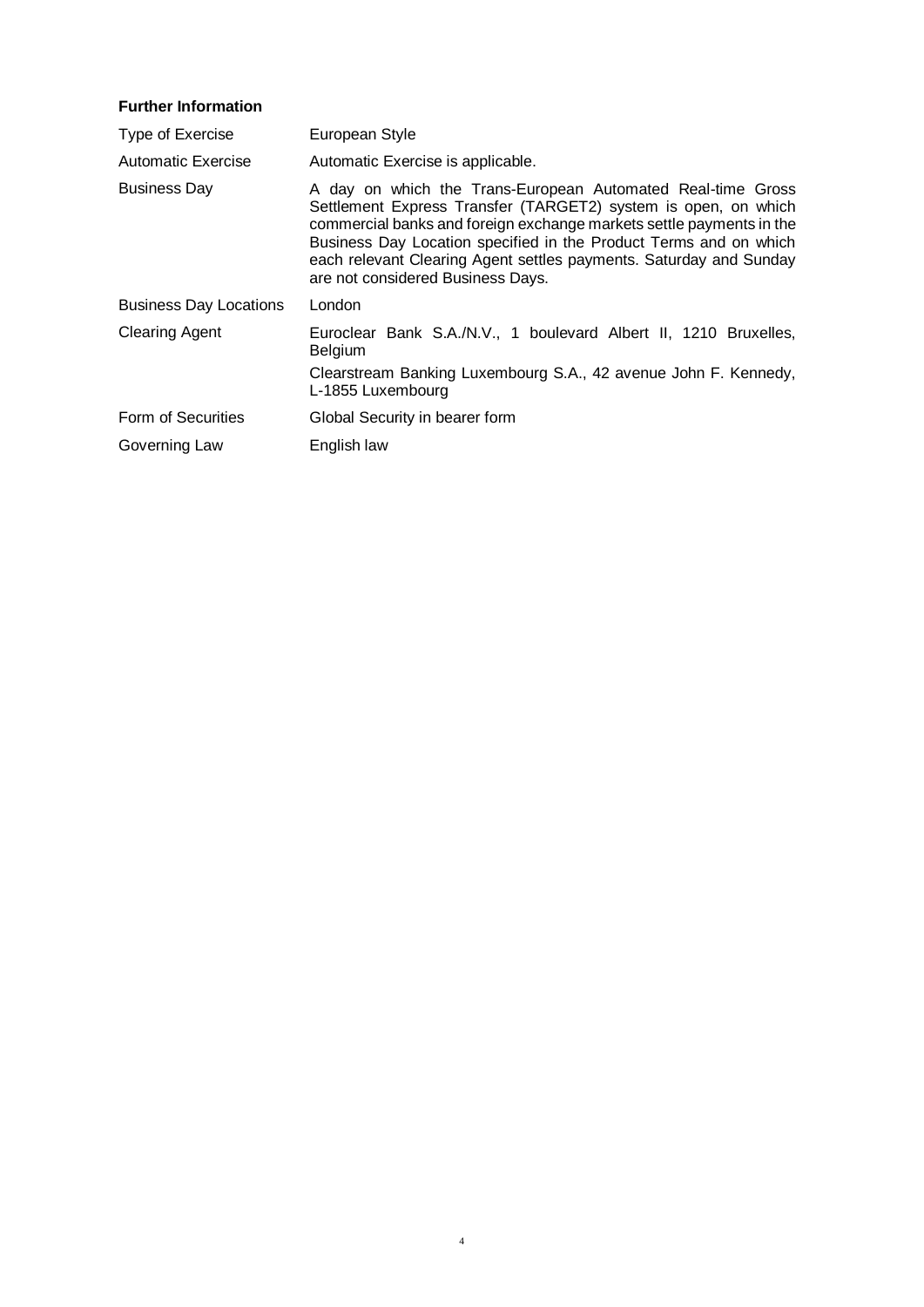# Further Information about the Offering of the Securities

### **LISTING AND TRADING**

| Listing and Trading                                           | Application will be made to list and admit the<br>Securities to trading on the multilateral trading<br>facility (MTF) EuroTLX of EuroTLX SIM S.p.A.,<br>which is not a regulated market for the purposes of<br>Directive 2004/39/EC.                                                                                                                                                                                                                 |  |  |
|---------------------------------------------------------------|------------------------------------------------------------------------------------------------------------------------------------------------------------------------------------------------------------------------------------------------------------------------------------------------------------------------------------------------------------------------------------------------------------------------------------------------------|--|--|
|                                                               | No application has been made to admit the<br>Securities to the regulated market of<br>any<br>exchange.                                                                                                                                                                                                                                                                                                                                               |  |  |
| Minimum Trade Size                                            | <b>One Security</b>                                                                                                                                                                                                                                                                                                                                                                                                                                  |  |  |
| Estimate of total expenses related to admission to<br>trading | EUR 3,000                                                                                                                                                                                                                                                                                                                                                                                                                                            |  |  |
| <b>OFFERING OF SECURITIES</b>                                 |                                                                                                                                                                                                                                                                                                                                                                                                                                                      |  |  |
| Investor minimum subscription amount                          | One Security                                                                                                                                                                                                                                                                                                                                                                                                                                         |  |  |
| Investor maximum subscription amount                          | Not applicable                                                                                                                                                                                                                                                                                                                                                                                                                                       |  |  |
| The Subscription Period                                       | Applications to subscribe for the Securities may be<br>made through the Distributor from 12 December<br>2017 until the "Primary Market End Date" which is<br>26 January 2018 (subject to adjustment) during the<br>hours in which banks are generally open for<br>business in Italy except for the "door-to-door" offer<br>for which the Subscription Period will be from, and<br>including, 12 December 2017 to, and including, 19<br>January 2018. |  |  |
|                                                               | The Issuer reserves the right for any reason to<br>change the number of Securities offered.                                                                                                                                                                                                                                                                                                                                                          |  |  |
|                                                               | In the event that during the Subscription Period the<br>requests exceed the amount of the offer destined<br>to prospective investors equal to the maximum<br>aggregate nominal amount, the Issuer may<br>proceed to early terminate the Subscription Period<br>and may immediately suspend the acceptance of<br>further requests.                                                                                                                    |  |  |
|                                                               | Any such change or any amendment to the<br>Subscription Period will be communicated to<br>investors by means of a notice published on the<br>website of the Issuer (www.it.x-markets.db.com).                                                                                                                                                                                                                                                        |  |  |
| Cancellation of the Issuance of the Securities                | The Issuer reserves the right for any reason to<br>cancel the issuance of the Securities.                                                                                                                                                                                                                                                                                                                                                            |  |  |
|                                                               | Any such decision will be communicated to<br>investors by means of a notice published on the<br>website of the Issuer (www.it.x-markets.db.com).                                                                                                                                                                                                                                                                                                     |  |  |
|                                                               | For the avoidance of doubt, if any application has<br>been made by a potential investor and the Issuer                                                                                                                                                                                                                                                                                                                                               |  |  |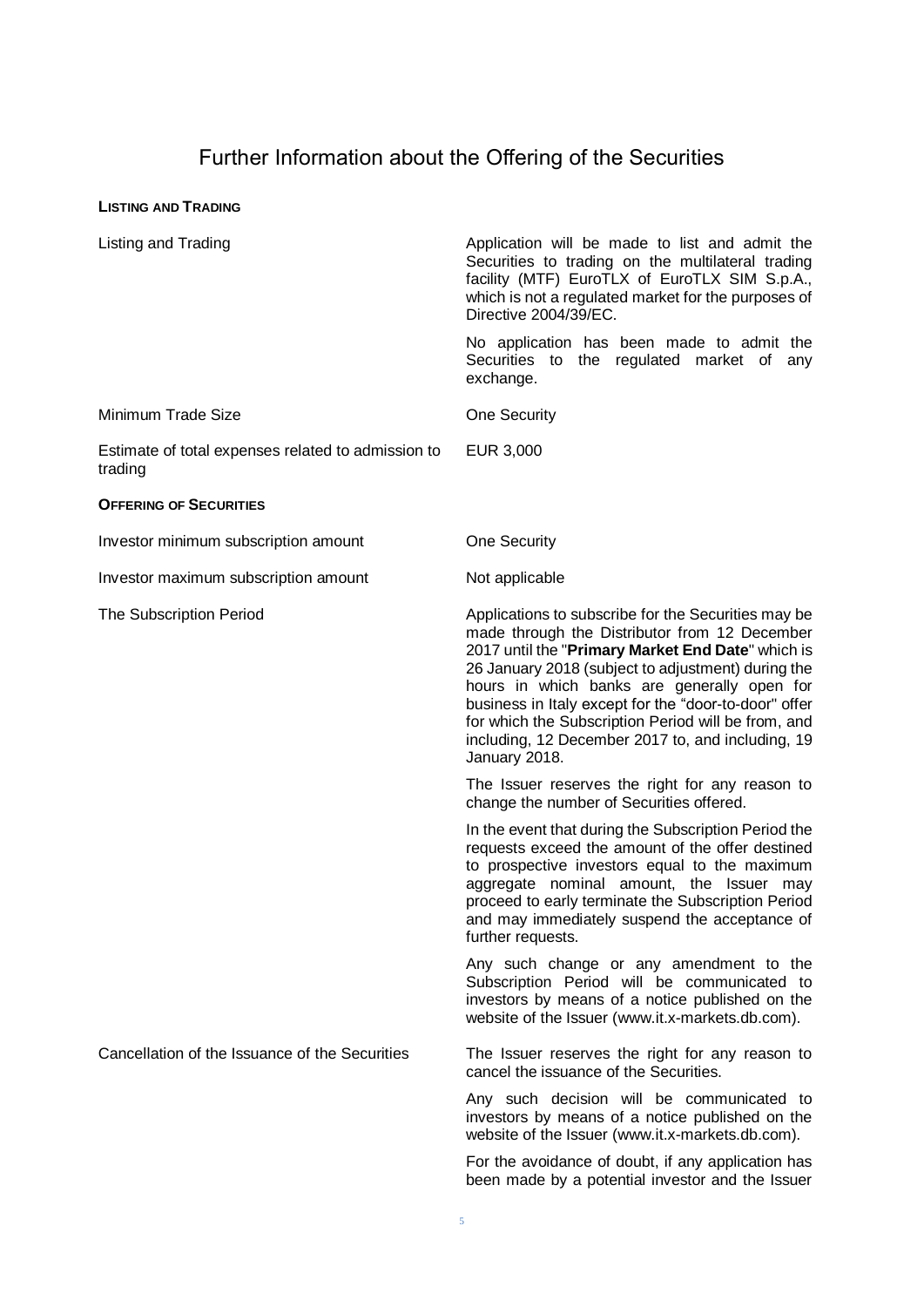|                                                                                                                                                    | exercises such a right, each such potential investor<br>shall not be entitled to subscribe or otherwise<br>purchase any Securities.                                                                                                                                                                                                                          |
|----------------------------------------------------------------------------------------------------------------------------------------------------|--------------------------------------------------------------------------------------------------------------------------------------------------------------------------------------------------------------------------------------------------------------------------------------------------------------------------------------------------------------|
| Early Closing of the Subscription Period of the<br><b>Securities</b>                                                                               | The Issuer reserves the right for any reason to<br>close the Subscription Period early.                                                                                                                                                                                                                                                                      |
|                                                                                                                                                    | Any such decision will be communicated to<br>investors by means of a notice published on the<br>website of the Issuer (www.it.x-markets.db.com).                                                                                                                                                                                                             |
| Conditions to which the offer is subject:                                                                                                          | Offers of the Securities are conditional on and<br>subject to admission to listing being obtained by the<br>Issue Date otherwise the offer will be deemed<br>withdrawn and the issuance cancelled.                                                                                                                                                           |
| Description of the application process:                                                                                                            | Applications for the Securities can be made in Italy<br>at participating branches of a Distributor.                                                                                                                                                                                                                                                          |
|                                                                                                                                                    | Applications will be in accordance with the relevant<br>Distributor's usual procedures, notified to investors<br>by the relevant Distributor.                                                                                                                                                                                                                |
|                                                                                                                                                    | Prospective investors will not be required to enter<br>into any contractual arrangements directly with the<br>Issuer relating to the subscription for the<br>Securities.                                                                                                                                                                                     |
| Description of possibility to reduce subscriptions<br>and manner for refunding excess amount paid by<br>applicants:                                | Not applicable                                                                                                                                                                                                                                                                                                                                               |
| Details of the method and time limits for paying up<br>and delivering the Securities:                                                              | Investors will be notified by the Issuer or the<br>relevant financial intermediary of their allocations<br>of Securities and the settlement arrangements in<br>respect thereof. The Securities will be issued on<br>the Issue Date and the Securities will be delivered<br>on the Value Date against payment to the Issuer of<br>the net subscription price. |
| Manner in and date on which results of the offer<br>are to be made public:                                                                         | The Issuer will in its sole discretion determine the<br>final amount of Securities to be issued (which will<br>be dependent on the outcome of the offer), up to a<br>limit of 500,000 Securities                                                                                                                                                             |
|                                                                                                                                                    | The precise number of Securities to be issued will<br>be published on the website of the Issuer (www.it.x-<br>markets.db.com) on or around the Issue Date.                                                                                                                                                                                                   |
|                                                                                                                                                    | The results of the offer will be available from the<br>Distributor following the Subscription Period and<br>prior to the Issue Date.                                                                                                                                                                                                                         |
| Procedure for exercise of any right of pre-emption,<br>negotiability of subscription rights and treatment of<br>subscription rights not exercised: | Not applicable                                                                                                                                                                                                                                                                                                                                               |
| Categories of potential investors to which the<br>Securities are offered and whether tranche(s) have                                               | Qualified investors within the meaning of the<br>Prospectus Directive and non-qualified investors.                                                                                                                                                                                                                                                           |
| been reserved for certain countries:                                                                                                               | The Offer may be made in Italy to any person which<br>complies with all other requirements for investment<br>as set out in the Base Prospectus or otherwise                                                                                                                                                                                                  |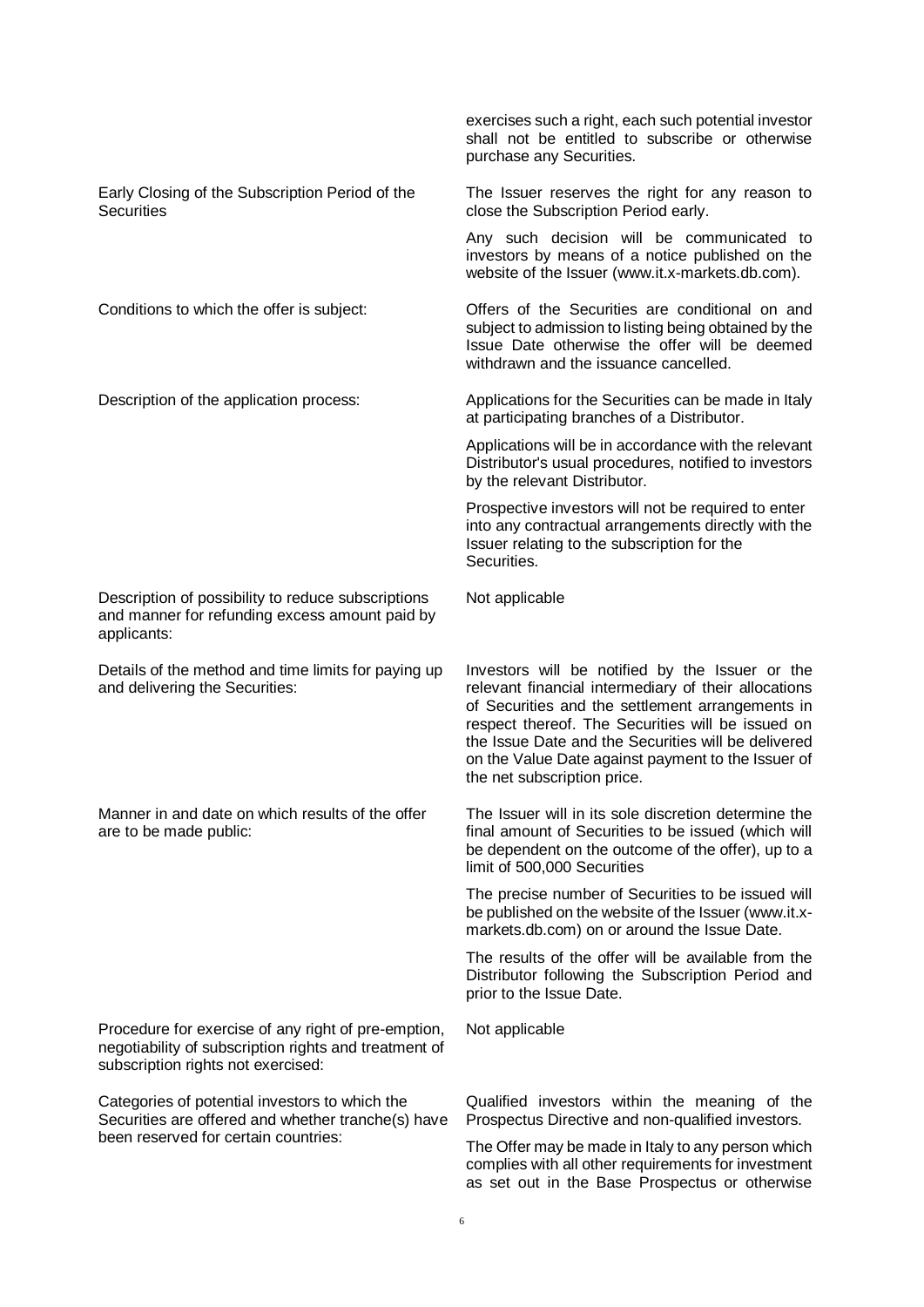Process for notification to applicants of the amount allotted and the indication whether dealing may begin before notification is made:

Amount of any expenses and taxes specifically charged to the subscriber or purchaser:

Name(s) and address(es), to the extent known to the Issuer, of the placers in the various countries where the offer takes place.

determined by the Issuer and/or the relevant financial intermediaries. In other EEA countries, offers will only be made pursuant to an exemption under the Prospectus Directive as implemented in such jurisdictions.

Each investor will be notified by the relevant Distributor of its allocation of Securities after the end of the Subscription Period and before the Issue Date.

No dealings in the Securities may take place prior to the Issue Date

Not applicable

Deutsche Bank S.p.A. of Piazza del Calendario 3, 20126, Milan, Italy, and Finanza e Futuro Banca S.p.A. of Piazza del Calendario 1, 20126 Milan, Italy, (each a "**Distributor**" and together with any other entities appointed as a distributor in respect of the Securities during the Subscription Period, the "**Distributors**").

The Issuer reserves the right to appoint other distributors during the Subscription Period, which will be communicated to investors by means of a notice published on the website of the Issuer (www.it.x-markets.db.com).

Deutsche Bank S.p.A. will act as lead manager of the placement syndicate (*Responsabile del Collocamento* as defined under article 93-bis of the Financial Services Act) (the "**Lead Manager**").

Consent to use of Prospectus: The Issuer consents to the use of the Prospectus by the following financial intermediaries (individual consent): Deutsche Bank S.p.A. of Piazza del Calendario 3, 20126, Milan, Italy, and Finanza e Futuro Banca S.p.A. of Piazza del Calendario 1, 20126 Milan, Italy.

> Individual consent to the later resale and final placement of the Securities by the financial intermediaries is given in relation to Italy

> The subsequent resale or final placement of Securities by financial intermediaries can be made during the period from 12 December 2017 (inclusively) until 26 January 2018 (inclusively) and as long as this Prospectus is valid in accordance with Article 9 of the Prospectus Directive.

### **FEES**

Fees paid by the Issuer to the distributor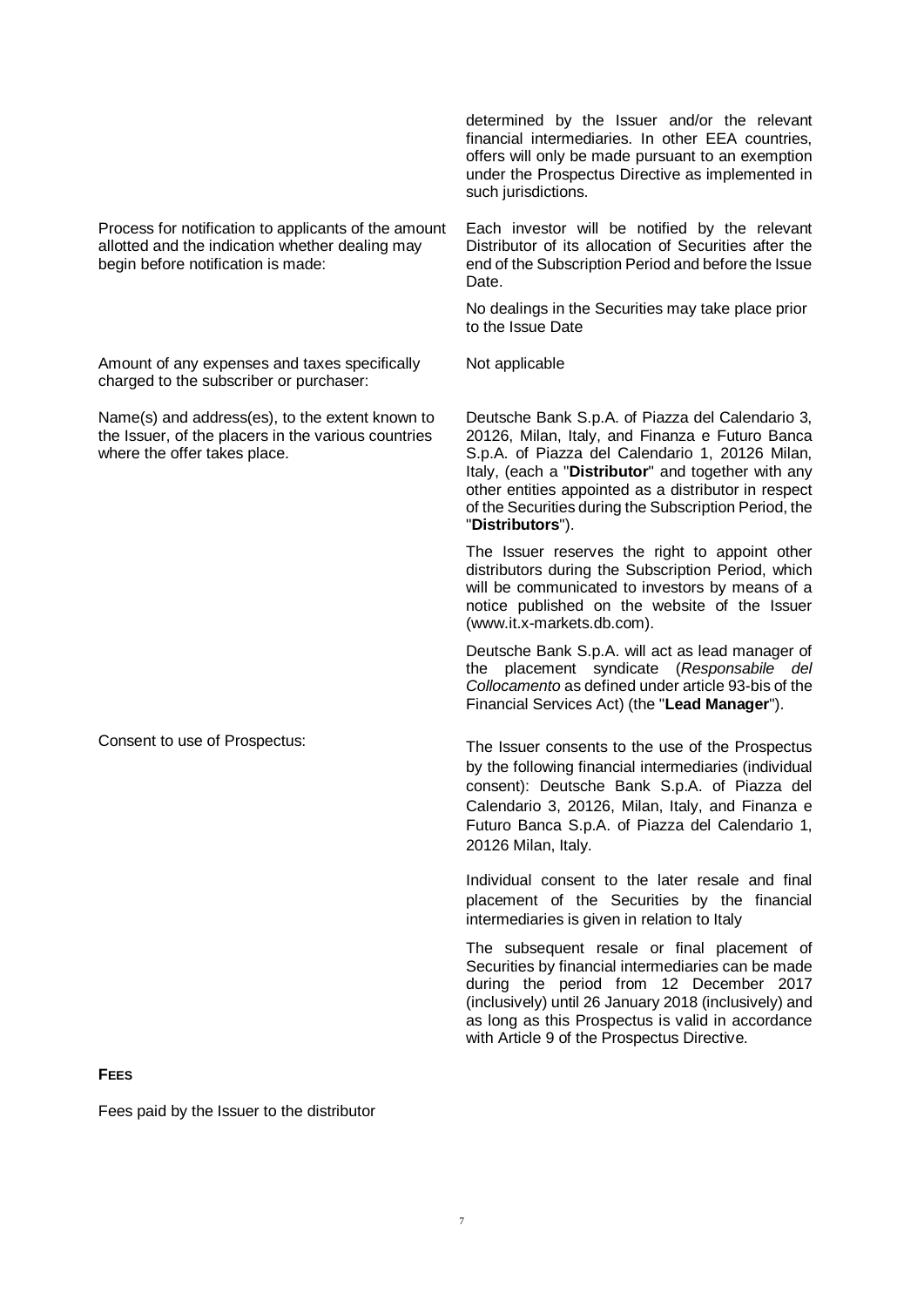| Not applicable                                                                                                                                                                                               |  |  |
|--------------------------------------------------------------------------------------------------------------------------------------------------------------------------------------------------------------|--|--|
| up to 4.00 per cent. of the Issue price                                                                                                                                                                      |  |  |
| Not applicable                                                                                                                                                                                               |  |  |
|                                                                                                                                                                                                              |  |  |
| The Securities have not been rated.                                                                                                                                                                          |  |  |
|                                                                                                                                                                                                              |  |  |
| Save for the Distributors regarding the fees as set<br>out under "Fees" above, as far as the Issuer is<br>aware, no person involved in the issue of the<br>Securities has an interest material to the offer. |  |  |
|                                                                                                                                                                                                              |  |  |

## **RANKING OF THE SECURITIES**

Ranking of the Securities The Issuer believes that the Securities fall within the scope of Sec 46f (7) of the German Banking Act (Kreditwesengesetz, "KWG") and constitute Preferred Senior Obligations as described in chapter "III. General Information on the Programme" section "C. General Description of the Programme" under "Ranking of the Securities" in the Base Prospectus. However, investors should note that in a German insolvency proceeding or in the event of the imposition of resolution measures with respect to the Issuer, the competent resolution authority or court would determine whether unsecured and unsubordinated Securities issued under the Programme qualify as Preferred Senior Obligations or as Non-Preferred Senior Obligations.

 $\overline{1}$ 

**<sup>1</sup> THE ISSUER MAY PAY PLACEMENT AND TRAILER FEES AS SALES-RELATED COMMISSIONS TO THE RELEVANT DISTRIBUTOR(S).** ALTERNATIVELY, THE ISSUER CAN GRANT THE RELEVANT DISTRIBUTOR(S) AN APPROPRIATE DISCOUNT ON THE ISSUE PRICE (WITHOUT **SUBSCRIPTION SURCHARGE). TRAILER FEES MAY BE PAID FROM ANY MANAGEMENT FEE REFERRED TO IN THE PRODUCT TERMS ON A RECURRING BASIS BASED ON THE UNDERLYING. IF DEUTSCHE BANK AG IS BOTH THE ISSUER AND THE DISTRIBUTOR WITH RESPECT TO THE SALE OF ITS OWN SECURITIES, DEUTSCHE BANK'S DISTRIBUTING UNIT WILL BE CREDITED WITH THE RELEVANT AMOUNTS INTERNALLY. FURTHER INFORMATION ON PRICES AND PRICE COMPONENTS IS INCLUDED IN PART II (RISK FACTORS) IN THE BASE PROSPECTUS – SECTION E "CONFLICTS OF INTEREST" UNDER ITEMS 5 AND 6.**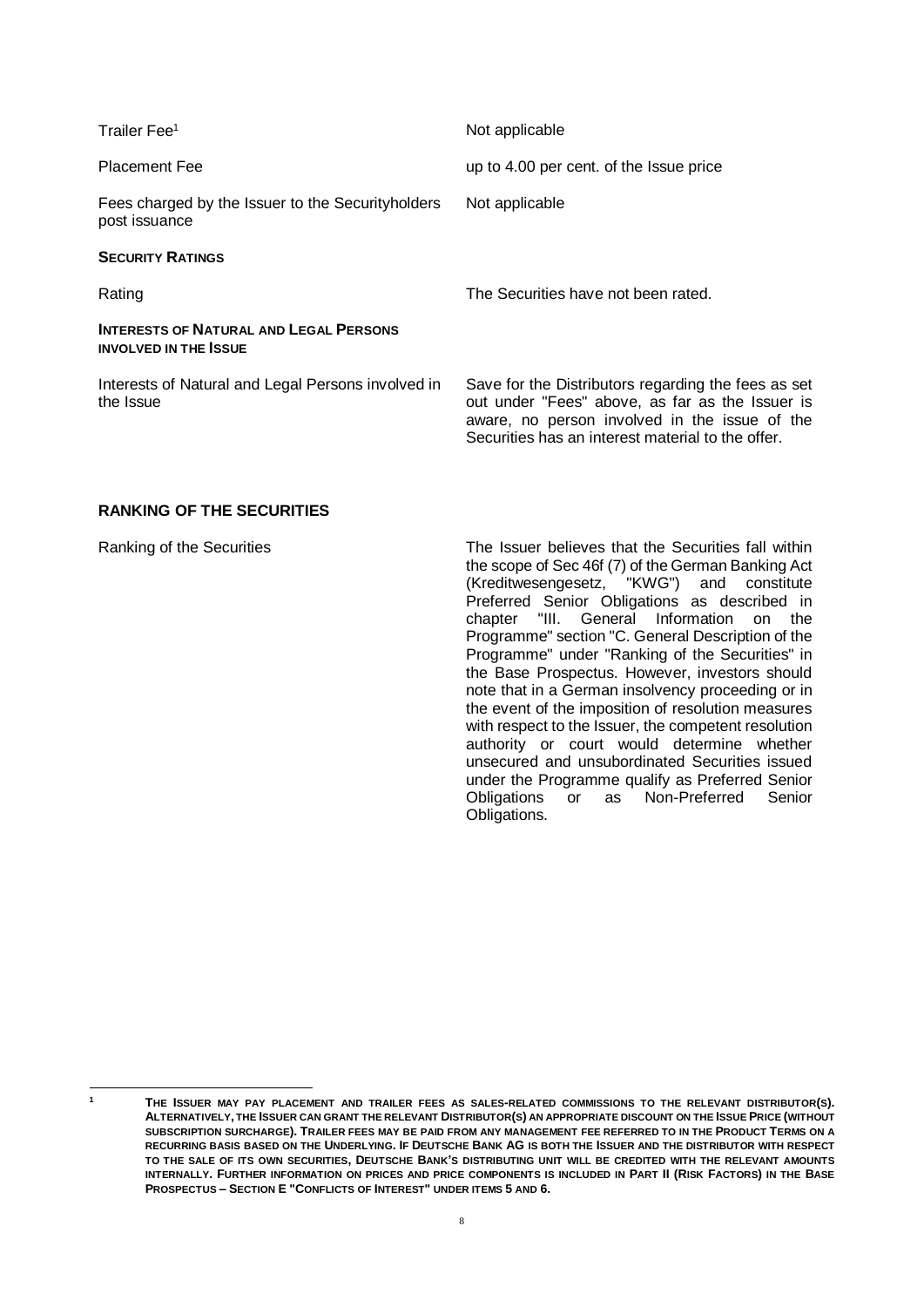### **INFORMATION RELATING TO THE UNDERLYING**

Information on the Underlying, on the past and future performance of the Underlying and its volatility can be obtained on the Reuters page as provided for each security or item composing the Underlying.

| Name of issuer of Underlying                    | Website          | <b>Underlying</b>                                                  |  |  |
|-------------------------------------------------|------------------|--------------------------------------------------------------------|--|--|
| Cie Generale des<br>Etablissements Michelin SCA | www.michelin.com | ordinary shares of Cie Generale des<br>Etablissements Michelin SCA |  |  |

## **Further Information Published by the Issuer**

The Issuer does not intend to provide any further information on the Underlying.

## **COUNTRY SPECIFIC INFORMATION:**

**ITALY** 

Agent in Italy The Agent in Italy is Deutsche Bank S.p.A. acting through its principal office in Milan being as at the Issue Date at the following address: Piazza del Calendario,  $3 - 20126$ , Milan, Italy.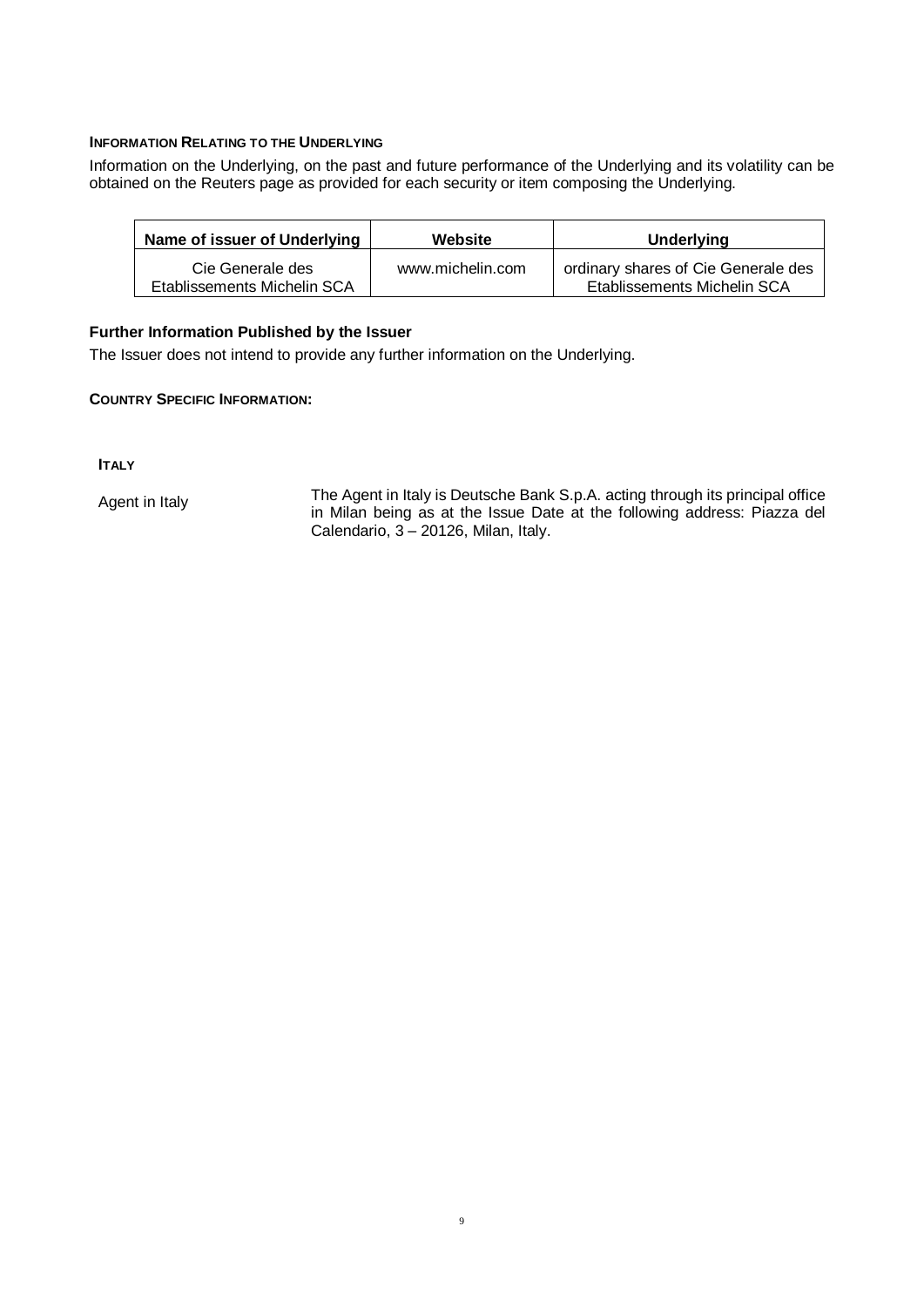# **Annex to the Final Terms**

# Issue-Specific Summary

*Summaries are made up of disclosure requirements, known as "Elements". These elements are numbered in Sections A – E (A.1 – E.7).*

*This Summary contains all the Elements required to be included in a summary for this type of securities and Issuer. Because some Elements are not required to be addressed, there may be gaps in the numbering sequence of the Elements.*

*Even though an Element may be required to be inserted in the summary because of the type of securities and Issuer, it is poss ible that no relevant information can be given regarding the Element. In this case a short description of the Element is included in the summary with the mention of 'not applicable'.*

| <b>Element</b> | Section A - Introduction and warnings |                                                                                                                                                                                                                                                                                                                                                                                                                                                                                                                                                                  |  |  |  |  |
|----------------|---------------------------------------|------------------------------------------------------------------------------------------------------------------------------------------------------------------------------------------------------------------------------------------------------------------------------------------------------------------------------------------------------------------------------------------------------------------------------------------------------------------------------------------------------------------------------------------------------------------|--|--|--|--|
| A.1            | Warning                               | <b>Warning that</b>                                                                                                                                                                                                                                                                                                                                                                                                                                                                                                                                              |  |  |  |  |
|                |                                       | the Summary should be read as an introduction to the Prospectus,                                                                                                                                                                                                                                                                                                                                                                                                                                                                                                 |  |  |  |  |
|                |                                       | any decision to invest in the Securities should be based on consideration of the<br>$\bullet$<br>Prospectus as a whole by the investor,                                                                                                                                                                                                                                                                                                                                                                                                                          |  |  |  |  |
|                |                                       | where a claim relating to the information contained in the Prospectus is brought before<br>$\bullet$<br>a court, the plaintiff investor might, under the national legislation of the Member States,<br>have to bear the costs of translating the Prospectus, before the legal proceedings are<br>initiated; and                                                                                                                                                                                                                                                  |  |  |  |  |
|                |                                       | in its function as the Issuer responsible for the Summary and any translation thereof as<br>$\bullet$<br>well as the dissemination of the Summary and any translation thereof, Deutsche Bank<br>Aktiengesellschaft may be held liable but only if the Summary is misleading, inaccurate<br>or inconsistent when read together with the other parts of the Prospectus or it does not<br>provide, when read together with the other parts of the Prospectus, or it does not provide<br>key information, when read together with the other parts of the Prospectus. |  |  |  |  |
| A.2            | Consent to use of<br>base prospectus  | The Issuer consents to the use of the Prospectus for subsequent resale or final<br>$\bullet$<br>placement of the Securities by the following financial intermediaries (individual consent):<br>Deutsche Bank S.p.A. of Piazza del Calendario 3, 20126, Milan, Italy, and Finanza e<br>Futuro Banca S.p.A. of Piazza del Calendario 1, 20126 Milan, Italy.                                                                                                                                                                                                        |  |  |  |  |
|                |                                       | The subsequent resale or final placement of Securities by financial intermediaries can<br>$\bullet$<br>be made from, and including, 12 December 2017 to, and including, 26 January 2018<br>(the "Subscription Period") as long as this Prospectus is valid in accordance with Article<br>9 of the Prospectus Directive                                                                                                                                                                                                                                           |  |  |  |  |
|                |                                       | This consent is not subject to any conditions.                                                                                                                                                                                                                                                                                                                                                                                                                                                                                                                   |  |  |  |  |
|                |                                       | In case of an offer being made by a financial intermediary, this financial<br>$\bullet$<br>intermediary will provide information to investors on the terms and conditions of<br>the offer at the time the offer is made.                                                                                                                                                                                                                                                                                                                                         |  |  |  |  |

| Elemen           | Section B - Issuer                                                                       |                                                                                                                                                                                                                                                                                                                                                               |  |  |
|------------------|------------------------------------------------------------------------------------------|---------------------------------------------------------------------------------------------------------------------------------------------------------------------------------------------------------------------------------------------------------------------------------------------------------------------------------------------------------------|--|--|
| B.1              | Legal and commercial name<br>of the issuer                                               | The legal and commercial name of the Issuer is Deutsche Bank Aktiengesellschaft<br>("Deutsche Bank" or "Bank").                                                                                                                                                                                                                                               |  |  |
| B.2              | Domicile,<br>form.<br>legal<br>legislation and country of<br>incorporation of the issuer | Deutsche Bank is a stock corporation (Aktiengesellschaft) under German law. The Bank<br>has its registered office in Frankfurt am Main, Germany. It maintains its head office at<br>Taunusanlage 12, 60325 Frankfurt am Main, Germany (telephone +49-69-910-00).                                                                                              |  |  |
|                  |                                                                                          | Deutsche Bank AG, acting through its London branch ("Deutsche Bank AG, London<br>Branch") is domiciled at Winchester House, 1 Great Winchester Street, London EC2N<br>2DB, United Kingdom.                                                                                                                                                                    |  |  |
| B.4 <sub>b</sub> | Trends                                                                                   | With the exception of the effects of the macroeconomic conditions and market<br>environment, litigation risks associated with the financial markets crisis as well as the<br>effects of legislation and regulations applicable to financial institutions in Germany and<br>the European Union, there are no known trends, uncertainties, demands, commitments |  |  |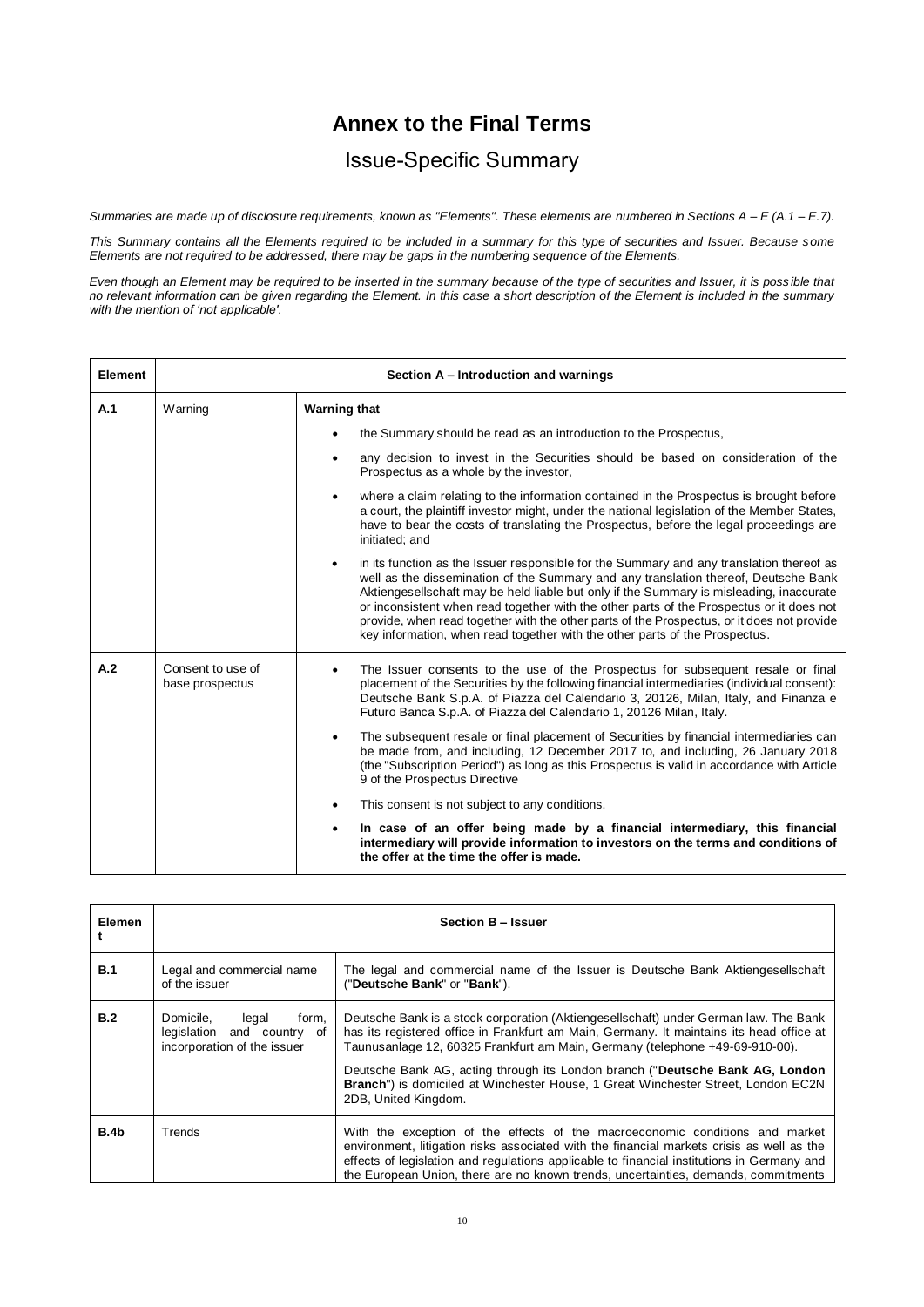|             |                                                                                           | or events that are reasonably likely to have a material effect on the Issuer's prospects in<br>its current financial year.                                                                                                                                                                                                                                                                 |                                                         |                                                 |                                           |                                                 |
|-------------|-------------------------------------------------------------------------------------------|--------------------------------------------------------------------------------------------------------------------------------------------------------------------------------------------------------------------------------------------------------------------------------------------------------------------------------------------------------------------------------------------|---------------------------------------------------------|-------------------------------------------------|-------------------------------------------|-------------------------------------------------|
| B.5         | Description of the Group and<br>the issuer's position within the<br>Group                 | Deutsche Bank is the parent company and the most material entity of Deutsche Bank<br>Group, a group consisting of banks, capital market companies, fund management<br>companies, property finance companies, instalment financing companies, research and<br>consultancy companies and other domestic and foreign companies (the "Deutsche Bank<br>Group").                                |                                                         |                                                 |                                           |                                                 |
| <b>B.9</b>  | Profit forecast or estimate                                                               |                                                                                                                                                                                                                                                                                                                                                                                            | Not applicable. No profit forecast or estimate is made. |                                                 |                                           |                                                 |
| <b>B.10</b> | Qualifications in the audit<br>report<br>on<br>the<br>historical<br>financial information | Not applicable. There are no qualifications in the audit report on the historical financial<br>information.                                                                                                                                                                                                                                                                                |                                                         |                                                 |                                           |                                                 |
| <b>B.12</b> | Selected<br>historical<br>key<br>financial information                                    | The following table shows an overview from the balance sheet of Deutsche Bank AG<br>which has been extracted from the respective audited consolidated financial statements<br>prepared in accordance with IFRS as of 31 December 2015 and 31 December 2016 as<br>well as from the unaudited consolidated interim financial statements as of 30 September<br>2016 and of 30 September 2017. |                                                         |                                                 |                                           |                                                 |
|             |                                                                                           |                                                                                                                                                                                                                                                                                                                                                                                            | 31 December<br>2015<br>(IFRS,<br>audited)               | 30<br>September<br>2016<br>(IFRS,<br>unaudited) | 31 December<br>2016<br>(IFRS,<br>audited) | 30<br>September<br>2017<br>(IFRS,<br>unaudited) |
|             |                                                                                           | Share capital<br>(in EUR)                                                                                                                                                                                                                                                                                                                                                                  | 3,530,939,215<br>.36                                    | 3,530,939,215<br>.36                            | 3,530,939,215<br>.36                      | 5,290,939,215<br>$.36*$                         |
|             |                                                                                           | Number of<br>ordinary<br>shares                                                                                                                                                                                                                                                                                                                                                            | 1,379,273,131                                           | 1,379,273,131                                   | 1,379,273,131                             | 2,066,773,131                                   |
|             |                                                                                           | Total assets<br>(in million<br>Euro)                                                                                                                                                                                                                                                                                                                                                       | 1,629,130                                               | 1,688,951                                       | 1,590,546                                 | 1,521,454                                       |
|             |                                                                                           | <b>Total liabilities</b><br>(in million<br>Euro)                                                                                                                                                                                                                                                                                                                                           | 1,561,506                                               | 1,622,224                                       | 1,525,727                                 | 1,450,844                                       |
|             |                                                                                           | Total equity<br>(in million<br>Euro)                                                                                                                                                                                                                                                                                                                                                       | 67,624                                                  | 66,727                                          | 64,819                                    | 70,609                                          |
|             |                                                                                           | Common<br><b>Equity Tier 1</b><br>capital ratio <sup>1</sup>                                                                                                                                                                                                                                                                                                                               | 13.2%                                                   | 12.6%                                           | 13.4%                                     | $14.6\%$ <sup>2</sup>                           |
|             |                                                                                           | Tier 1 capital<br>ratio <sup>1</sup>                                                                                                                                                                                                                                                                                                                                                       | 14.7%                                                   | 14.5%                                           | 15.6%                                     | $17.0\%$ <sup>3</sup>                           |
|             |                                                                                           | Source: Issuer's website under https://www.db.com/ir/en/share-information.htm;<br>date: 6 November 2017.                                                                                                                                                                                                                                                                                   |                                                         |                                                 |                                           |                                                 |
|             |                                                                                           | $\mathbf{1}$<br>Capital ratios are based upon transitional rules of the CRR/CRD 4 capital framework.<br>$\overline{2}$<br>The Common Equity Tier 1 capital ratio as of 30 September 2017 on the basis of<br>CRR/CRD 4 fully loaded was 13.8%.                                                                                                                                              |                                                         |                                                 |                                           |                                                 |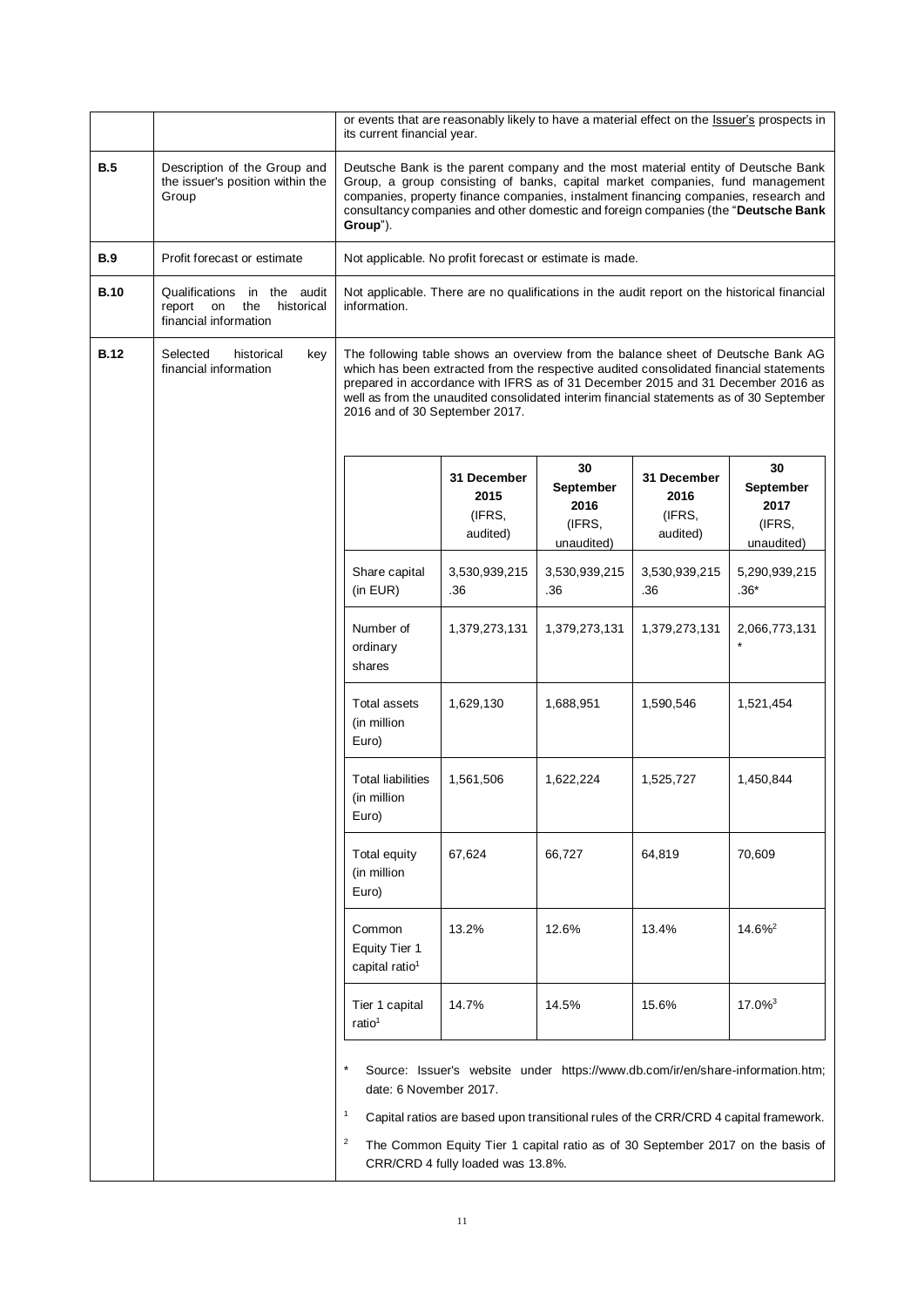|             |                                                                                                                                                                                                                               | 3<br>The Tier 1 capital ratio as of 30 September 2017 on the basis of CRR/CRD 4 fully                                                                                                                                                                                                                                                                                                                                                                                                                                                                                                                                                                                                                                                                                                                                                                                                            |
|-------------|-------------------------------------------------------------------------------------------------------------------------------------------------------------------------------------------------------------------------------|--------------------------------------------------------------------------------------------------------------------------------------------------------------------------------------------------------------------------------------------------------------------------------------------------------------------------------------------------------------------------------------------------------------------------------------------------------------------------------------------------------------------------------------------------------------------------------------------------------------------------------------------------------------------------------------------------------------------------------------------------------------------------------------------------------------------------------------------------------------------------------------------------|
|             |                                                                                                                                                                                                                               | loaded was 15.1%.                                                                                                                                                                                                                                                                                                                                                                                                                                                                                                                                                                                                                                                                                                                                                                                                                                                                                |
|             | A statement that there has<br>been no material adverse<br>change in the prospects of the<br>issuer since the date of its last<br>published audited financial<br>statements or a description of<br>any material adverse change | There has been no material adverse change in the prospects of Deutsche Bank Group<br>or Deutsche Bank since 31 December 2016.                                                                                                                                                                                                                                                                                                                                                                                                                                                                                                                                                                                                                                                                                                                                                                    |
|             | A description of significant<br>changes in the financial or<br>trading position of the Issuer<br>subsequent to the period<br>covered by the historical<br>financial information                                               | Not applicable. There has been no significant change in the financial position or trading<br>position of Deutsche Bank since 30 September 2017.                                                                                                                                                                                                                                                                                                                                                                                                                                                                                                                                                                                                                                                                                                                                                  |
| <b>B.13</b> | Recent events                                                                                                                                                                                                                 | Not applicable. There are no recent events particular to the Issuer which are to a material<br>extent relevant to the evaluation of the Issuer's solvency.                                                                                                                                                                                                                                                                                                                                                                                                                                                                                                                                                                                                                                                                                                                                       |
| <b>B.14</b> | Dependence upon other<br>entities within the group                                                                                                                                                                            | Not applicable. The Issuer is not dependent upon other entities of Deutsche Bank Group.                                                                                                                                                                                                                                                                                                                                                                                                                                                                                                                                                                                                                                                                                                                                                                                                          |
| <b>B.15</b> | Issuer's principal activities                                                                                                                                                                                                 | The objects of Deutsche Bank, as laid down in its Articles of Association, include the<br>transaction of all kinds of banking business, the provision of financial and other services<br>and the promotion of international economic relations. The Bank may realise these<br>objectives itself or through subsidiaries and affiliated companies. To the extent permitted<br>by law, the Bank is entitled to transact all business and to take all steps which appear<br>likely to promote the objectives of the Bank, in particular: to acquire and dispose of real<br>estate, to establish branches at home and abroad, to acquire, administer and dispose of<br>participations in other enterprises, and to conclude enterprise agreements.<br>Deutsche Bank Group's business activities are organized into the following three<br>corporate divisions:<br>Corporate & Investment Bank (CIB); |
|             |                                                                                                                                                                                                                               |                                                                                                                                                                                                                                                                                                                                                                                                                                                                                                                                                                                                                                                                                                                                                                                                                                                                                                  |
|             |                                                                                                                                                                                                                               | Deutsche Asset Management (Deutsche AM); and                                                                                                                                                                                                                                                                                                                                                                                                                                                                                                                                                                                                                                                                                                                                                                                                                                                     |
|             |                                                                                                                                                                                                                               | Private & Commercial Bank (PCB).<br>The three corporate divisions are supported by infrastructure functions. In addition,<br>Deutsche Bank Group has a regional management function that covers regional<br>responsibilities worldwide.                                                                                                                                                                                                                                                                                                                                                                                                                                                                                                                                                                                                                                                          |
|             |                                                                                                                                                                                                                               | The Bank has operations or dealings with existing or potential customers in most<br>countries in the world. These operations and dealings include:                                                                                                                                                                                                                                                                                                                                                                                                                                                                                                                                                                                                                                                                                                                                               |
|             |                                                                                                                                                                                                                               | subsidiaries and branches in many countries;                                                                                                                                                                                                                                                                                                                                                                                                                                                                                                                                                                                                                                                                                                                                                                                                                                                     |
|             |                                                                                                                                                                                                                               | representative offices in other countries; and                                                                                                                                                                                                                                                                                                                                                                                                                                                                                                                                                                                                                                                                                                                                                                                                                                                   |
|             |                                                                                                                                                                                                                               | one or more representatives assigned to serve customers in a large<br>number of additional countries.                                                                                                                                                                                                                                                                                                                                                                                                                                                                                                                                                                                                                                                                                                                                                                                            |
| <b>B.16</b> | Controlling persons                                                                                                                                                                                                           | Not applicable. Based on notifications of major shareholdings pursuant to sections 21 et<br>seq. of the German Securities Trading Act (Wertpapierhandelsgesetz - WpHG), there are<br>only four shareholders holding more than 3 but less than 10 per cent. of the Issuer's<br>shares. To the Issuer's knowledge there is no other shareholder holding more than 3 per<br>cent. of the shares. The Issuer is thus not directly or indirectly owned or controlled.                                                                                                                                                                                                                                                                                                                                                                                                                                 |

| <b>Element</b> |                                                                                          | <b>Section C - Securities</b>                                                                                                                                                                                                            |
|----------------|------------------------------------------------------------------------------------------|------------------------------------------------------------------------------------------------------------------------------------------------------------------------------------------------------------------------------------------|
| C.1            | Type and the class of the securities,<br>including any security identification<br>number | <b>Class of Securities</b><br>The Securities will be represented by a global security (the "Global Security").<br>No definitive Securities will be issued.<br>The Securities will be issued in bearer form.<br><b>Type of Securities</b> |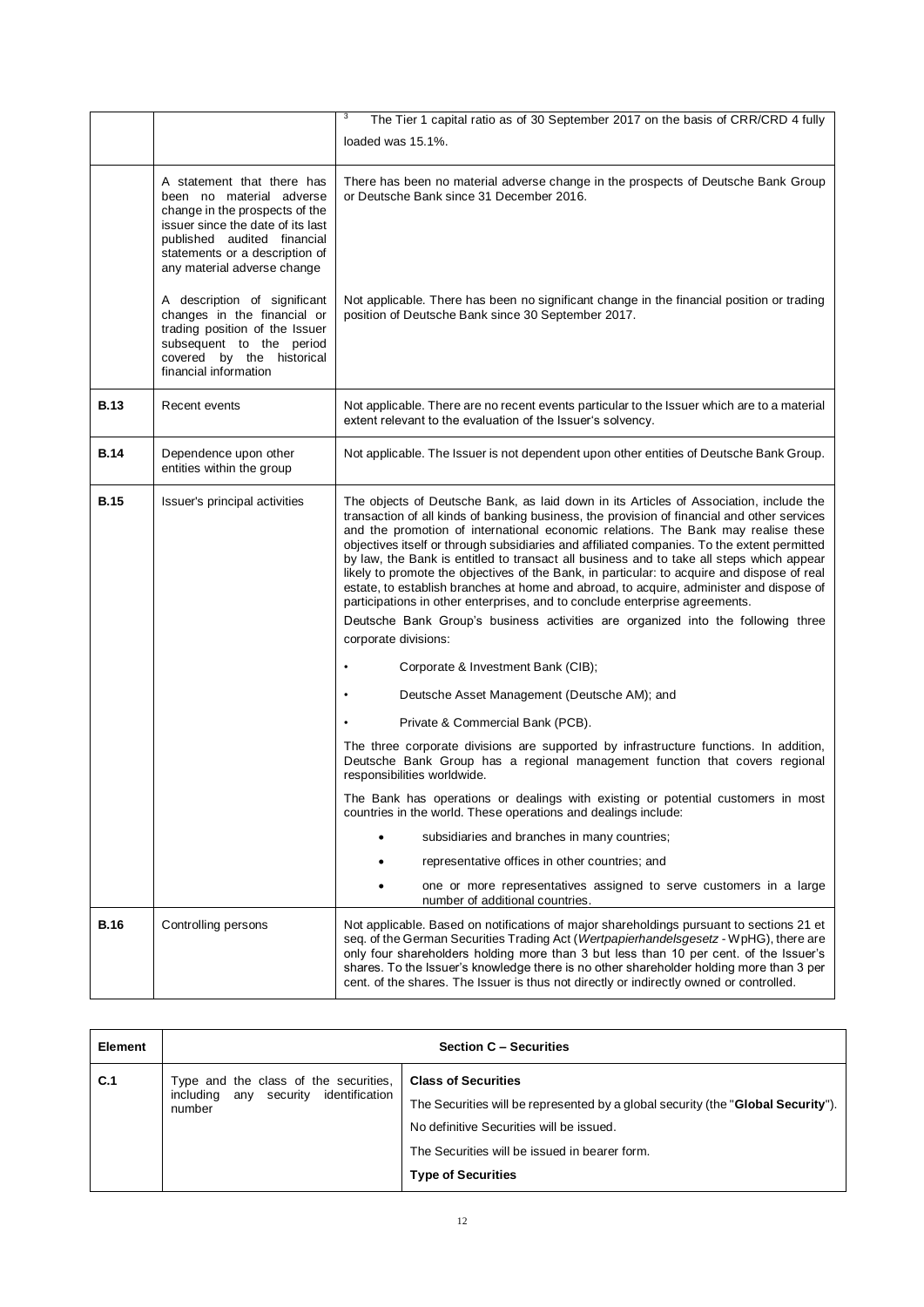|      |                                                                                                                                                                     | The Securities are Certificates.                                                                                                                                                                                                                                                                                                                                                                                                                                                                                                                                     |
|------|---------------------------------------------------------------------------------------------------------------------------------------------------------------------|----------------------------------------------------------------------------------------------------------------------------------------------------------------------------------------------------------------------------------------------------------------------------------------------------------------------------------------------------------------------------------------------------------------------------------------------------------------------------------------------------------------------------------------------------------------------|
|      |                                                                                                                                                                     | Security identification number(s) of Securities                                                                                                                                                                                                                                                                                                                                                                                                                                                                                                                      |
|      |                                                                                                                                                                     | ISIN: XS1309768833                                                                                                                                                                                                                                                                                                                                                                                                                                                                                                                                                   |
|      |                                                                                                                                                                     | WKN: XM8YS1                                                                                                                                                                                                                                                                                                                                                                                                                                                                                                                                                          |
|      |                                                                                                                                                                     | Common Code: 130976883                                                                                                                                                                                                                                                                                                                                                                                                                                                                                                                                               |
| C.2  | Currency                                                                                                                                                            | Euro ("EUR")                                                                                                                                                                                                                                                                                                                                                                                                                                                                                                                                                         |
| C.5  | Restrictions on the free transferability of<br>the securities                                                                                                       | Each Security is transferable in accordance with applicable law and any rules<br>and procedures for the time being of any Clearing Agent through whose books<br>such Security is transferred.                                                                                                                                                                                                                                                                                                                                                                        |
| C.8  | attached to the securities,<br>Rights                                                                                                                               | <b>Governing law of the Securities</b>                                                                                                                                                                                                                                                                                                                                                                                                                                                                                                                               |
|      | including ranking and limitations to those<br>rights                                                                                                                | The Securities will be governed by, and construed in accordance with, English<br>law. The constituting of the Securities may be governed by the laws of the<br>jurisdiction of the Clearing Agent.                                                                                                                                                                                                                                                                                                                                                                   |
|      |                                                                                                                                                                     | <b>Rights attached to the Securities</b>                                                                                                                                                                                                                                                                                                                                                                                                                                                                                                                             |
|      |                                                                                                                                                                     | The Securities provide holders of the Securities, on redemption or upon<br>exercise, with a claim for payment of a cash amount. The Securities may also<br>provide holders with an entitlement for the payment of a coupon.                                                                                                                                                                                                                                                                                                                                          |
|      |                                                                                                                                                                     | Limitations to the rights                                                                                                                                                                                                                                                                                                                                                                                                                                                                                                                                            |
|      |                                                                                                                                                                     | Under the conditions set out in the Terms and Conditions, the Issuer is entitled<br>to terminate and cancel the Securities and to amend the Terms and Conditions.                                                                                                                                                                                                                                                                                                                                                                                                    |
|      |                                                                                                                                                                     | <b>Status of the Securities</b>                                                                                                                                                                                                                                                                                                                                                                                                                                                                                                                                      |
|      |                                                                                                                                                                     | The Securities will constitute direct, unsecured and unsubordinated obligations<br>of the Issuer ranking pari passu among themselves and pari passu with all<br>other unsecured and unsubordinated obligations of the Issuer subject,<br>however, to statutory priorities conferred to certain unsecured and<br>unsubordinated obligations in the event of resolution measures imposed on the<br>Issuer or in the event of the dissolution, liquidation, insolvency, composition or<br>other proceedings for the avoidance of insolvency of, or against, the Issuer. |
| C.11 | Application for admission to trading, with<br>a view to their distribution in a regulated                                                                           | Not applicable; no application has been made to admit the Securities to the<br>regulated market of any exchange.                                                                                                                                                                                                                                                                                                                                                                                                                                                     |
|      | market or other equivalent markets with<br>indication of the markets in questions                                                                                   | Application will be made to admit to trading the Securities on the multilateral<br>trading facility (MTF) EuroTLX of EuroTLX SIM S.p.A., which is not a regulated<br>market for the purposes of Directive 2004/39/EC.                                                                                                                                                                                                                                                                                                                                                |
| C.15 | A description of how the value of the<br>investment is affected by the value of the<br>underlying instrument(s), unless the<br>securities have a denomination of at | A check will be performed for this Express Certificate on each Observation<br>Date, as to whether the Underlying on such date is equal to or above the<br>respective Redemption Threshold. If it is, the Certificate will be redeemed early<br>at the relevant Cash Amount.                                                                                                                                                                                                                                                                                          |
|      | least EUR 100,000                                                                                                                                                   | If there is no early redemption, investors will receive a Cash Amount on the<br>Settlement Date which is determined depending on the performance of the<br>Underlying and the amount of the Barrier in comparison to the final Redemption<br>Threshold as follows:                                                                                                                                                                                                                                                                                                   |
|      |                                                                                                                                                                     | lf                                                                                                                                                                                                                                                                                                                                                                                                                                                                                                                                                                   |
|      |                                                                                                                                                                     | the Final Reference Level is equal to or above the Redemption<br>a)<br>Threshold, investors will receive the specified Cash Amount on the<br>Settlement Date:                                                                                                                                                                                                                                                                                                                                                                                                        |
|      |                                                                                                                                                                     | if the Final Reference Level is below the Redemption Threshold, but is<br>b)<br>above the Barrier, investors will receive a Cash Amount in the amount of<br>the Specified Reference Level on the Settlement Date;                                                                                                                                                                                                                                                                                                                                                    |
|      |                                                                                                                                                                     | if the Final Reference Level is equal to or below the Barrier, the Certificate<br>C)<br>will participate 1:1 in the negative performance of the Underlying based<br>on the Initial Reference Level.                                                                                                                                                                                                                                                                                                                                                                  |
|      |                                                                                                                                                                     | During the term investors will not receive any current income, such as interest.                                                                                                                                                                                                                                                                                                                                                                                                                                                                                     |
|      |                                                                                                                                                                     | Investors are not entitled to assert any claims in respect of/deriving from the<br>Underlying (e.g. voting rights, dividends).                                                                                                                                                                                                                                                                                                                                                                                                                                       |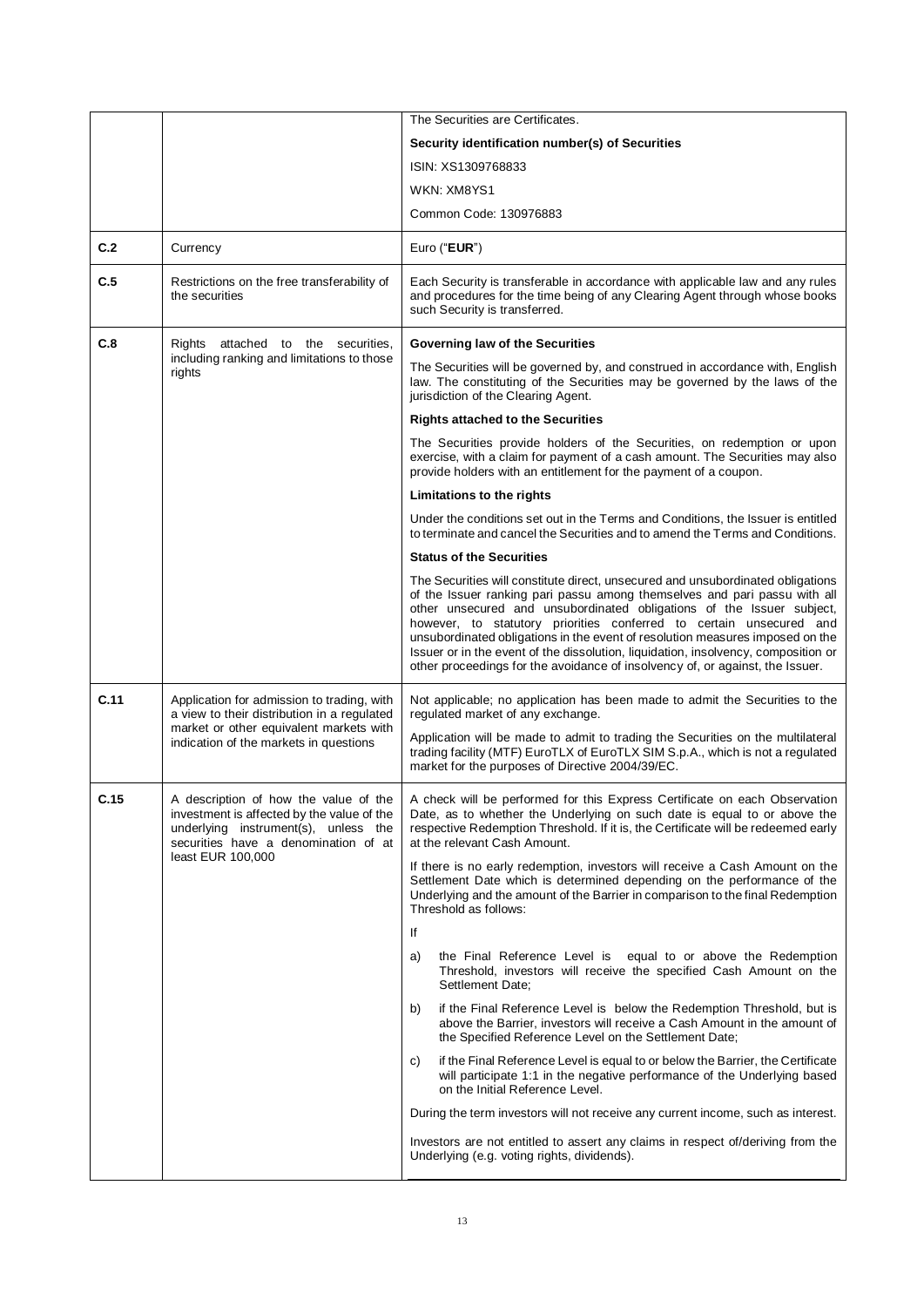|      |                                                                                                                |                                                                                          | <b>Initial Valuation Date</b>                           | 30 January 2018                                                                                                                                                                                                                                                                   |
|------|----------------------------------------------------------------------------------------------------------------|------------------------------------------------------------------------------------------|---------------------------------------------------------|-----------------------------------------------------------------------------------------------------------------------------------------------------------------------------------------------------------------------------------------------------------------------------------|
|      |                                                                                                                |                                                                                          | Initial Reference Level                                 | The Reference Level on the Initial<br>Valuation Date.                                                                                                                                                                                                                             |
|      |                                                                                                                |                                                                                          | Final Reference Level                                   | The Reference Level on the Valuation<br>Date                                                                                                                                                                                                                                      |
|      |                                                                                                                |                                                                                          | Reference Level                                         | In respect of any day an amount (which<br>shall be deemed to be a monetary<br>value in the Settlement Currency) equal<br>to:                                                                                                                                                      |
|      |                                                                                                                |                                                                                          |                                                         | the official closing price of the<br>Underlying on such day quoted by or<br>published on the Reference Source.                                                                                                                                                                    |
|      |                                                                                                                |                                                                                          | <b>Issue Date</b>                                       | 31 January 2018                                                                                                                                                                                                                                                                   |
|      |                                                                                                                |                                                                                          | <b>Barrier</b>                                          | 70 per cent. of the Initial Reference<br>Level                                                                                                                                                                                                                                    |
|      |                                                                                                                |                                                                                          | <b>Termination Date</b>                                 | If a Redemption Event occurs, the<br>relevant Observation Date on which<br>such Redemption Event occurs.                                                                                                                                                                          |
|      |                                                                                                                |                                                                                          | <b>Observation Date(s)</b>                              | 30<br>January<br>2019<br>(the<br>"First<br>Observation Date"), 29 January 2020<br>(the "Second Observation Date"), 28<br>January 2021 (the "Third Observation<br>Date "), 28 January 2022 (the "Fourth<br>Observation Date") and 30 January<br>2023 (the "Last Observation Date") |
|      |                                                                                                                |                                                                                          | Specified Reference Level                               | <b>EUR 100</b>                                                                                                                                                                                                                                                                    |
|      |                                                                                                                |                                                                                          | <b>Redemption Threshold</b>                             | 100 per cent. of the Initial Reference<br>Level                                                                                                                                                                                                                                   |
|      |                                                                                                                |                                                                                          | Value Date                                              | 31 January 2018                                                                                                                                                                                                                                                                   |
|      |                                                                                                                |                                                                                          | Cash Amount                                             |                                                                                                                                                                                                                                                                                   |
|      |                                                                                                                |                                                                                          | <b>First Observation Date</b>                           | EUR 108.70                                                                                                                                                                                                                                                                        |
|      |                                                                                                                |                                                                                          | Second Observation Date                                 | EUR 117.40                                                                                                                                                                                                                                                                        |
|      |                                                                                                                |                                                                                          | <b>Third Observation Date</b>                           | EUR 126.10                                                                                                                                                                                                                                                                        |
|      |                                                                                                                |                                                                                          | Fourth Observation Date                                 | EUR 134.80                                                                                                                                                                                                                                                                        |
|      |                                                                                                                |                                                                                          | <b>Last Observation Date</b>                            | EUR 143.50                                                                                                                                                                                                                                                                        |
| C.16 | The expiration or maturity date of the<br>derivative securities - the exercise date<br>or final reference date |                                                                                          | Settlement Date:                                        | The fifth Business Day following the earlier of: (a) the<br>relevant Observation Date on which a Redemption Event<br>occurs and (b) Valuation Date, probably 06 February 2023.                                                                                                    |
|      |                                                                                                                | Exercise Date:<br>(b) otherwise the Valuation Date<br>Valuation Date:<br>30 January 2023 |                                                         | (a) If a Redemption Event occurs, the Termination Date or                                                                                                                                                                                                                         |
|      |                                                                                                                |                                                                                          |                                                         |                                                                                                                                                                                                                                                                                   |
| C.17 | Settlement procedure of the derivative<br>securities                                                           |                                                                                          | Clearing Agent for distribution to the Securityholders. | Any cash amounts payable by the Issuer shall be transferred to the relevant                                                                                                                                                                                                       |
|      |                                                                                                                |                                                                                          | delivered.                                              | The Issuer will be discharged of its payment obligations by payment to, or to<br>the order of, the relevant Clearing Agent in respect of the amount so paid or                                                                                                                    |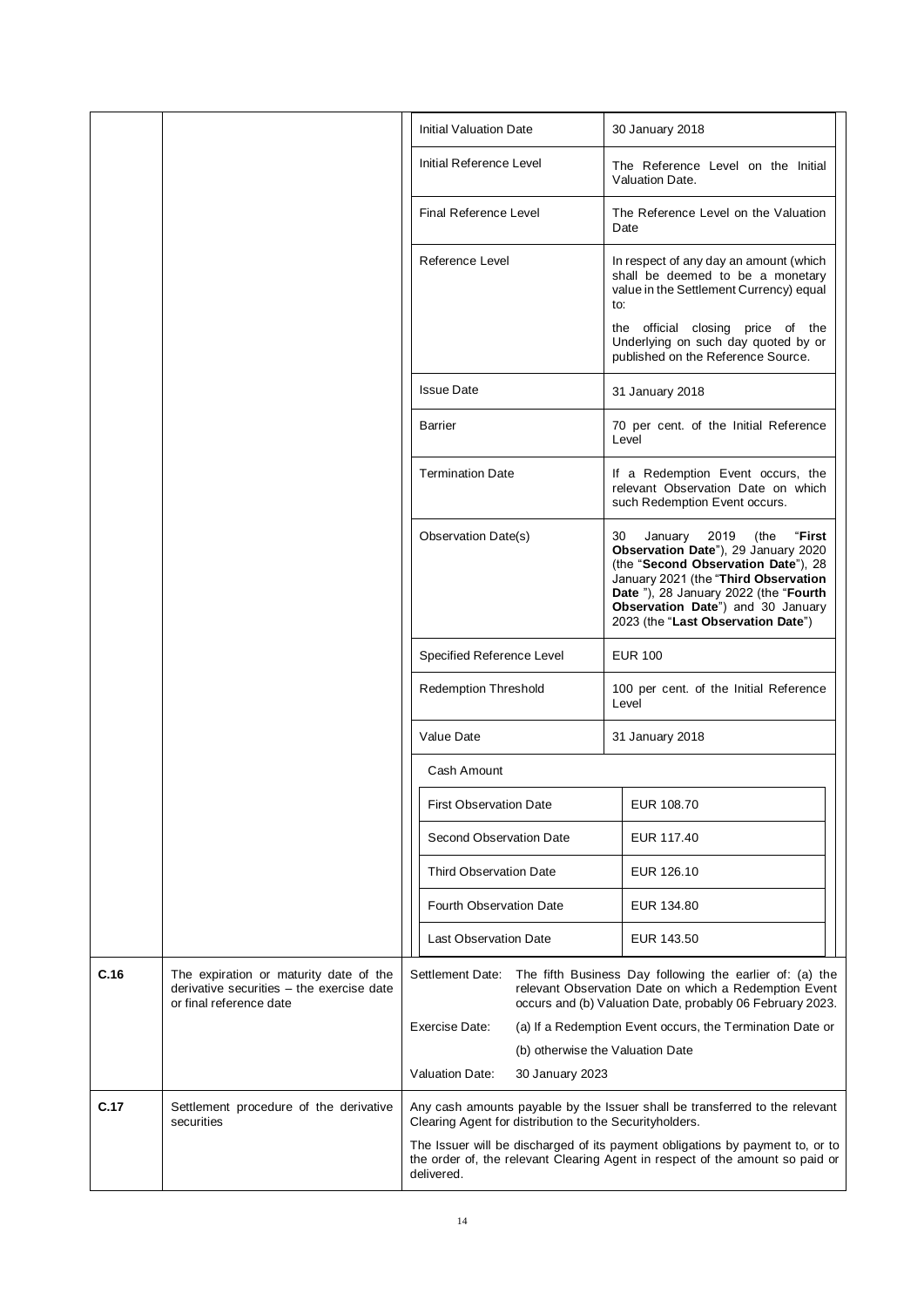| C.18 | A description of how the return on<br>derivative securities takes place               | Settlement Date      | Payment of the Cash Amount to the respective Securityholder on the                                                                                                                                                                         |  |
|------|---------------------------------------------------------------------------------------|----------------------|--------------------------------------------------------------------------------------------------------------------------------------------------------------------------------------------------------------------------------------------|--|
| C.19 | The exercise price or the final reference<br>price of the underlying                  |                      | The Final Reference Level: The Reference Level on the Valuation Date.                                                                                                                                                                      |  |
| C.20 | Type of the underlying and where the<br>information on the underlying can be<br>found | Type:                | Share                                                                                                                                                                                                                                      |  |
|      |                                                                                       | Name:                | Ordinary shares of Cie Generale des Etablissements<br>Michelin SCA                                                                                                                                                                         |  |
|      |                                                                                       | Reuters RIC: MICP.PA |                                                                                                                                                                                                                                            |  |
|      |                                                                                       | ISIN: FR0000121261   |                                                                                                                                                                                                                                            |  |
|      |                                                                                       | Underlying.          | Information on the historical and ongoing performance of the Underlying and<br>its volatility can be obtained on the public website http://www.michelin.com and<br>on the Reuters page as provided for each security or item composing the |  |

| Element |                                                                                    | Section D - Risks                                                                                                                                                                                                                                                                                                                                                                                                                                                                                                                                                                                                                                                                                                                                                                                                                                                                      |
|---------|------------------------------------------------------------------------------------|----------------------------------------------------------------------------------------------------------------------------------------------------------------------------------------------------------------------------------------------------------------------------------------------------------------------------------------------------------------------------------------------------------------------------------------------------------------------------------------------------------------------------------------------------------------------------------------------------------------------------------------------------------------------------------------------------------------------------------------------------------------------------------------------------------------------------------------------------------------------------------------|
| D.2     | Key information on the key risks that<br>are specific and individual to the issuer | Investors will be exposed to the risk of the Issuer becoming insolvent as result<br>of being overindebted or unable to pay debts, i.e. to the risk of a temporary or<br>permanent inability to meet interest and/or principal payments on time. The<br>Issuer's credit ratings reflect the assessment of these risks.                                                                                                                                                                                                                                                                                                                                                                                                                                                                                                                                                                  |
|         |                                                                                    | Factors that may have a negative impact on Deutsche Bank's profitability are<br>described in the following:                                                                                                                                                                                                                                                                                                                                                                                                                                                                                                                                                                                                                                                                                                                                                                            |
|         |                                                                                    | Recent tepid economic growth, and uncertainties about prospects for<br>growth going forward, especially in Deutsche Bank's home market of<br>Europe, have affected and continue to negatively affect Deutsche<br>Bank's results of operations and financial condition in some of its<br>businesses and Deutsche Bank's strategic plans, while a continuing<br>low interest environment and competition in the financial services<br>industry have compressed margins in many of the Group's<br>businesses. If these conditions persist or worsen, Deutsche Bank's<br>business, results of operations or strategic plans could be adversely<br>affected.                                                                                                                                                                                                                                |
|         |                                                                                    | Deutsche Bank's results of operation and financial condition, in<br>particular those of its Global Markets business, continue to be<br>negatively impacted by the challenging market environment,<br>unfavourable macro-economic and geopolitical conditions, lower<br>client activities, increased competition and regulation, and the<br>immediate impacts resulting from Deutsche Bank's strategic<br>decisions as Deutsche Bank makes progress on the implementation<br>of its strategy. If Deutsche Bank is unable to improve its profitability<br>as it continues to face these headwinds as well as persistently high<br>litigation costs, Deutsche Bank may be unable to meet many of its<br>strategic aspirations, and may have difficulty maintaining capital,<br>liquidity and leverage ratios at levels expected by market participants<br>and Deutsche Bank's regulators. |
|         |                                                                                    | Continued elevated levels of political uncertainty could have<br>unpredictable consequences for the financial system and the greater<br>economy, and could contribute to an unwinding of aspects of<br>European integration, potentially leading to declines in business                                                                                                                                                                                                                                                                                                                                                                                                                                                                                                                                                                                                               |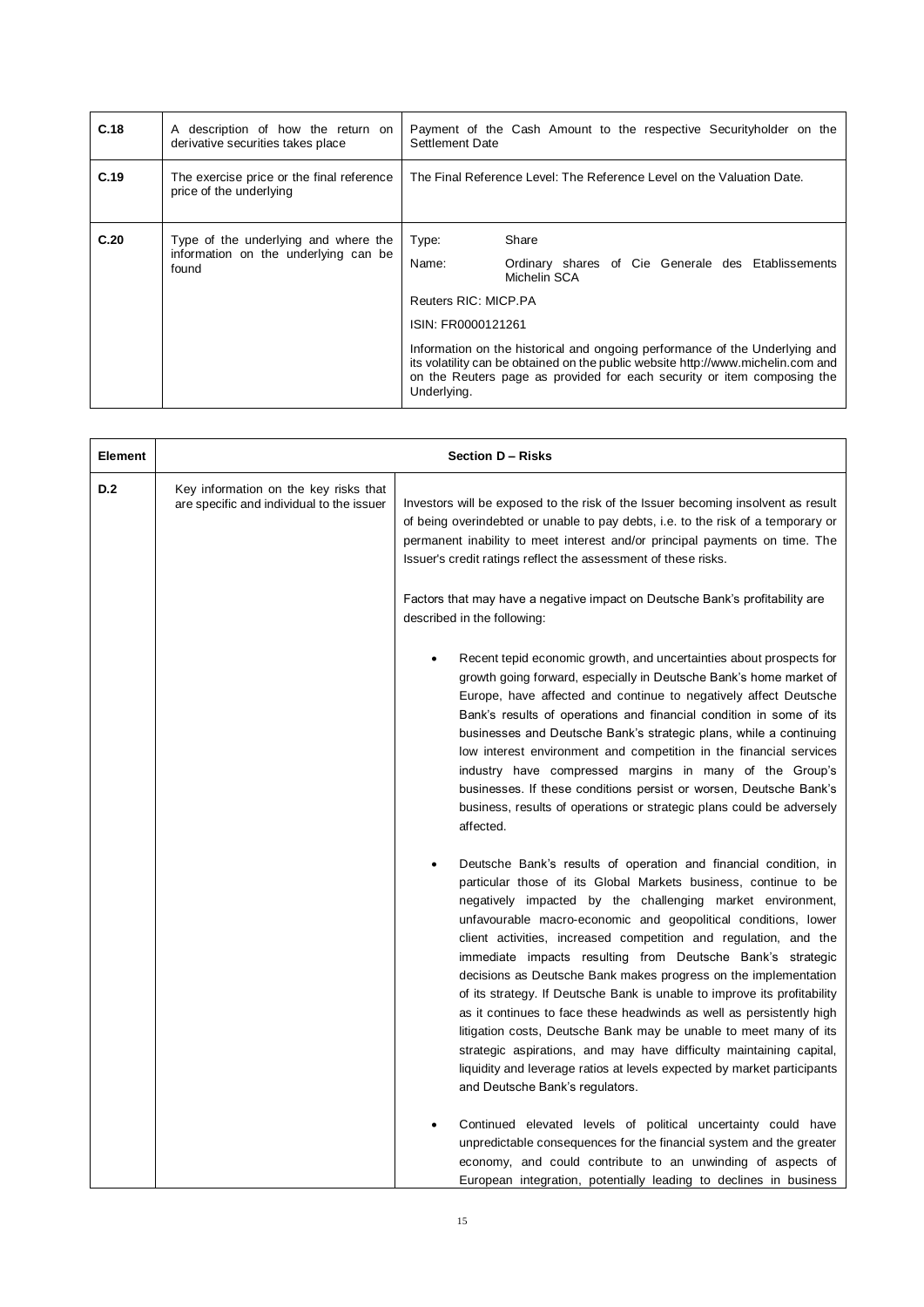|  | levels, write-downs of assets and losses across Deutsche Bank's<br>businesses. Deutsche Bank's ability to protect itself against these<br>risks is limited.                                                                                                                                                                                                                                                                                                                                                                                                                                                                                                                                                                                                              |
|--|--------------------------------------------------------------------------------------------------------------------------------------------------------------------------------------------------------------------------------------------------------------------------------------------------------------------------------------------------------------------------------------------------------------------------------------------------------------------------------------------------------------------------------------------------------------------------------------------------------------------------------------------------------------------------------------------------------------------------------------------------------------------------|
|  | Deutsche Bank may be required to take impairments on its exposures<br>to the sovereign debt of European or other countries if the European<br>sovereign debt crisis reignites. The credit default swaps into which<br>Deutsche Bank has entered to manage sovereign credit risk may not<br>be available to offset these losses.                                                                                                                                                                                                                                                                                                                                                                                                                                          |
|  | Deutsche Bank's liquidity, business activities and profitability may be<br>adversely affected by an inability to access the debt capital markets<br>or to sell assets during periods of market-wide or firm-specific liquidity<br>constraints. Credit rating downgrades have contributed to an increase<br>in Deutsche Bank's funding costs, and any future downgrade could<br>materially adversely affect its funding costs, the willingness of<br>counterparties to continue to do business with it and significant<br>aspects of its business model.                                                                                                                                                                                                                  |
|  | Regulatory reforms enacted and proposed in response to<br>weaknesses in the financial sector, together with increased regulatory<br>scrutiny more generally, have created significant uncertainty for<br>Deutsche Bank and may adversely affect its business and ability to<br>execute its strategic plans, and competent regulators may prohibit<br>Deutsche Bank from making dividend payments or payments on its<br>regulatory capital instruments or take other actions if Deutsche Bank<br>fails to comply with regulatory requirements.                                                                                                                                                                                                                            |
|  | European and German legislation regarding the recovery and<br>resolution of banks and investment firms could, if steps were taken to<br>ensure Deutsche Bank's resolvability or resolution measures were<br>imposed on Deutsche Bank, significantly affect Deutsche Bank's<br>business operations, and lead to losses for its shareholders and<br>creditors.                                                                                                                                                                                                                                                                                                                                                                                                             |
|  | Regulatory and legislative changes require Deutsche Bank to<br>maintain increased capital, in some cases (including in the United<br>States) applying liquidity, risk management and capital adequacy<br>rules to its local operations on a standalone basis. These<br>requirements may significantly affect Deutsche Bank's business<br>model, financial condition and results of operations as well as the<br>competitive environment generally. Any perceptions in the market that<br>Deutsche Bank may be unable to meet its capital or liquidity<br>requirements with an adequate buffer, or that Deutsche Bank should<br>maintain capital in excess of these requirements, could intensify the<br>effect of these factors on Deutsche Bank's business and results. |
|  | Deutsche Bank's regulatory capital and liquidity ratios and its funds<br>available for distributions on its shares or regulatory capital<br>instruments will be affected by Deutsche Bank's business decisions<br>and, in making such decisions, Deutsche Bank's interests and those<br>of the holders of such instruments may not be aligned, and Deutsche<br>Bank may take decisions in accordance with applicable law and the<br>terms of the relevant instruments that result in no or lower payments<br>being made on Deutsche Bank's shares or regulatory capital<br>instruments.                                                                                                                                                                                  |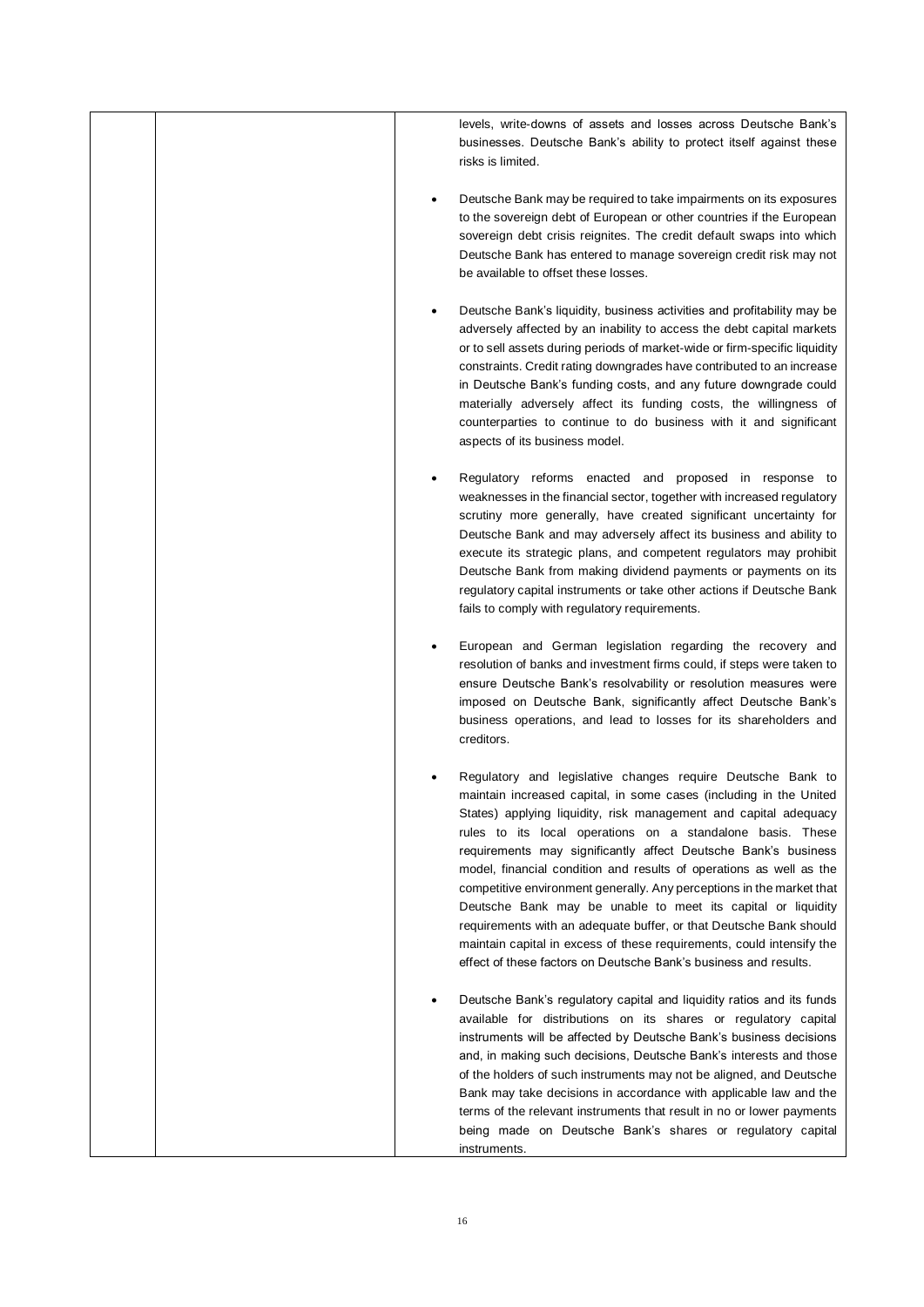|  |   | Legislation in the United States and in Germany as well as proposals                                                                                                                                                                                                                                                                                                                                                                                                                                                                                                                                                                                      |
|--|---|-----------------------------------------------------------------------------------------------------------------------------------------------------------------------------------------------------------------------------------------------------------------------------------------------------------------------------------------------------------------------------------------------------------------------------------------------------------------------------------------------------------------------------------------------------------------------------------------------------------------------------------------------------------|
|  |   | in the European Union regarding the prohibition of proprietary trading<br>or its separation from the deposit-taking business may materially<br>affect Deutsche Bank's business model.                                                                                                                                                                                                                                                                                                                                                                                                                                                                     |
|  | ٠ | Other regulatory reforms adopted or proposed in the wake of the<br>financial crisis – for example, extensive new regulations governing<br>Deutsche Bank's derivatives activities, compensation, bank levies,<br>deposit protection or a possible financial transaction tax $-$ may<br>materially increase Deutsche Bank's operating costs and negatively<br>impact its business model.                                                                                                                                                                                                                                                                    |
|  |   | Adverse market conditions, asset price deteriorations, volatility and<br>cautious investor sentiment have affected and may in the future<br>materially and adversely affect Deutsche Bank's revenues and profits,<br>particularly in its investment banking, brokerage and other<br>commission- and fee-based businesses. As a result, Deutsche Bank<br>has in the past incurred and may in the future incur significant losses<br>from its trading and investment activities.                                                                                                                                                                            |
|  |   | Deutsche Bank announced the next phase of its strategy in April 2015,<br>gave further details on it in October 2015 and announced an update<br>in March 2017. If Deutsche Bank is unable to implement its strategic<br>plans successfully, it may be unable to achieve its financial objectives,<br>or Deutsche Bank may incur losses or low profitability or erosions of<br>its capital base, and Deutsche Bank's financial condition, results of<br>operations and share price may be materially and adversely affected.                                                                                                                                |
|  |   | As part of its March 2017 updates to its strategy, Deutsche Bank<br>announced its intention to reconfigure its Global Markets, Corporate<br>Finance and Transaction Banking businesses into a single, corporate<br>client-led Corporate & Investment Banking division to position itself for<br>growth through increased cross-selling opportunities for its higher<br>return corporate clients. Clients may choose not to expand their<br>businesses or portfolios with Deutsche Bank, thereby negatively<br>influencing its ability to capitalise on these opportunities.                                                                               |
|  |   | As part of its March 2017 updates to its strategy, Deutsche Bank<br>announced its intention to retain and combine Deutsche Postbank AG<br>(together with its subsidiaries, "Postbank") with its existing retail and<br>commercial operations, after earlier having announced its intention to<br>dispose of Postbank. Deutsche Bank may face difficulties integrating<br>Postbank into the Group following the completion of operational<br>separability from the Group. Consequently, the cost savings and other<br>benefits Deutsche Bank expects to realise may only come at a higher<br>cost than anticipated, or may not be realised at all.         |
|  |   | As part of its March 2017 updates to its strategy, Deutsche Bank<br>announced its intention to create an operationally segregated<br>Deutsche Asset Management division through a partial initial public<br>offer (IPO). If economic or market conditions, or the financial position,<br>results of operations and business prospects of Deutsche AM, are<br>unfavourable, or if any required regulatory approvals are not obtained<br>or would be available only on disadvantageous terms, Deutsche Bank<br>may not be able to sell a stake in Deutsche AM at a favourable price<br>or timing, or at all. Additionally, Deutsche Bank may not be able to |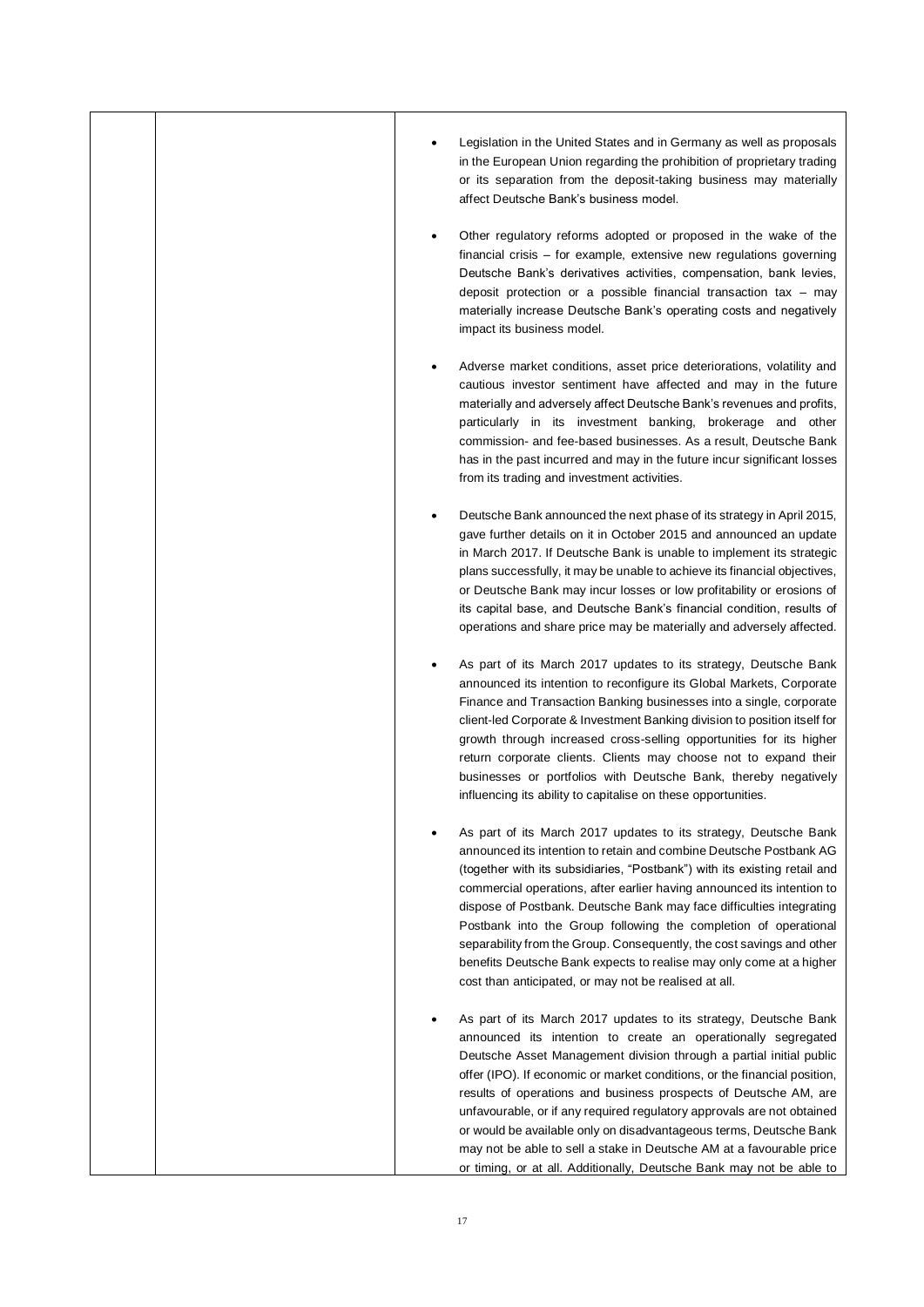|  | capitalise on the expected benefits that it believes an operationally<br>segregated Deutsche AM can offer.                                                                                                                                                                                                                                                                                                                                                                                                                                                                                               |
|--|----------------------------------------------------------------------------------------------------------------------------------------------------------------------------------------------------------------------------------------------------------------------------------------------------------------------------------------------------------------------------------------------------------------------------------------------------------------------------------------------------------------------------------------------------------------------------------------------------------|
|  | Deutsche Bank may have difficulties selling companies, businesses<br>or assets at favourable prices or at all and may experience material<br>losses from these assets and other investments irrespective of market<br>developments.                                                                                                                                                                                                                                                                                                                                                                      |
|  | A robust and effective internal control environment is necessary to<br>ensure that Deutsche Bank conducts its business in compliance with<br>the laws and regulations applicable to it. Deutsche Bank has identified<br>the need to strengthen its internal control environment and has<br>embarked on initiatives to accomplish this. If these initiatives are not<br>successful or are delayed, Deutsche Bank's reputation, regulatory<br>position and financial condition may be materially adversely affected,<br>and Deutsche Bank's ability to achieve its strategic ambitions may be<br>impaired. |
|  | Deutsche Bank operates in a highly and increasingly regulated and<br>litigious environment, potentially exposing Deutsche Bank to liability<br>and other costs, the amounts of which may be substantial and difficult<br>to estimate, as well as to legal and regulatory sanctions and<br>reputational harm.                                                                                                                                                                                                                                                                                             |
|  | Deutsche Bank is currently subject to a number of investigations by<br>regulatory and law enforcement agencies globally as well as<br>associated civil actions relating to potential misconduct. The eventual<br>outcomes of these matters are unpredictable, and may materially and<br>adversely affect Deutsche Bank's results of operations, financial<br>condition and reputation.                                                                                                                                                                                                                   |
|  | In addition to its traditional banking businesses of deposit-taking and<br>lending, Deutsche Bank also engages in nontraditional credit<br>businesses in which credit is extended in transactions that include, for<br>example, its holding of securities of third parties or its engaging in<br>complex derivative transactions. These nontraditional credit<br>businesses materially increase Deutsche Bank's exposure to credit<br>risk.                                                                                                                                                              |
|  | A substantial proportion of the assets and liabilities on Deutsche<br>Bank's balance sheet comprise financial instruments that it carries at<br>fair value, with changes in fair value recognised in its income<br>statement. As a result of such changes, Deutsche Bank has incurred<br>losses in the past, and may incur further losses in the future.                                                                                                                                                                                                                                                 |
|  | Deutsche Bank's risk management policies, procedures and methods<br>leave it exposed to unidentified or unanticipated risks, which could<br>lead to material losses.                                                                                                                                                                                                                                                                                                                                                                                                                                     |
|  | Operational risks, which may arise from errors in the performance of<br>Deutsche Bank's processes, the conduct of Deutsche Bank's<br>employees, instability, malfunction or outage of Deutsche Bank's IT<br>system and infrastructure, or loss of business continuity, or<br>comparable issues with respect to Deutsche Bank's vendors, may<br>disrupt Deutsche Bank's businesses and lead to material losses.                                                                                                                                                                                           |
|  | Deutsche Bank's operational systems are subject to an increasing risk<br>of cyber attacks and other internet crime, which could result in                                                                                                                                                                                                                                                                                                                                                                                                                                                                |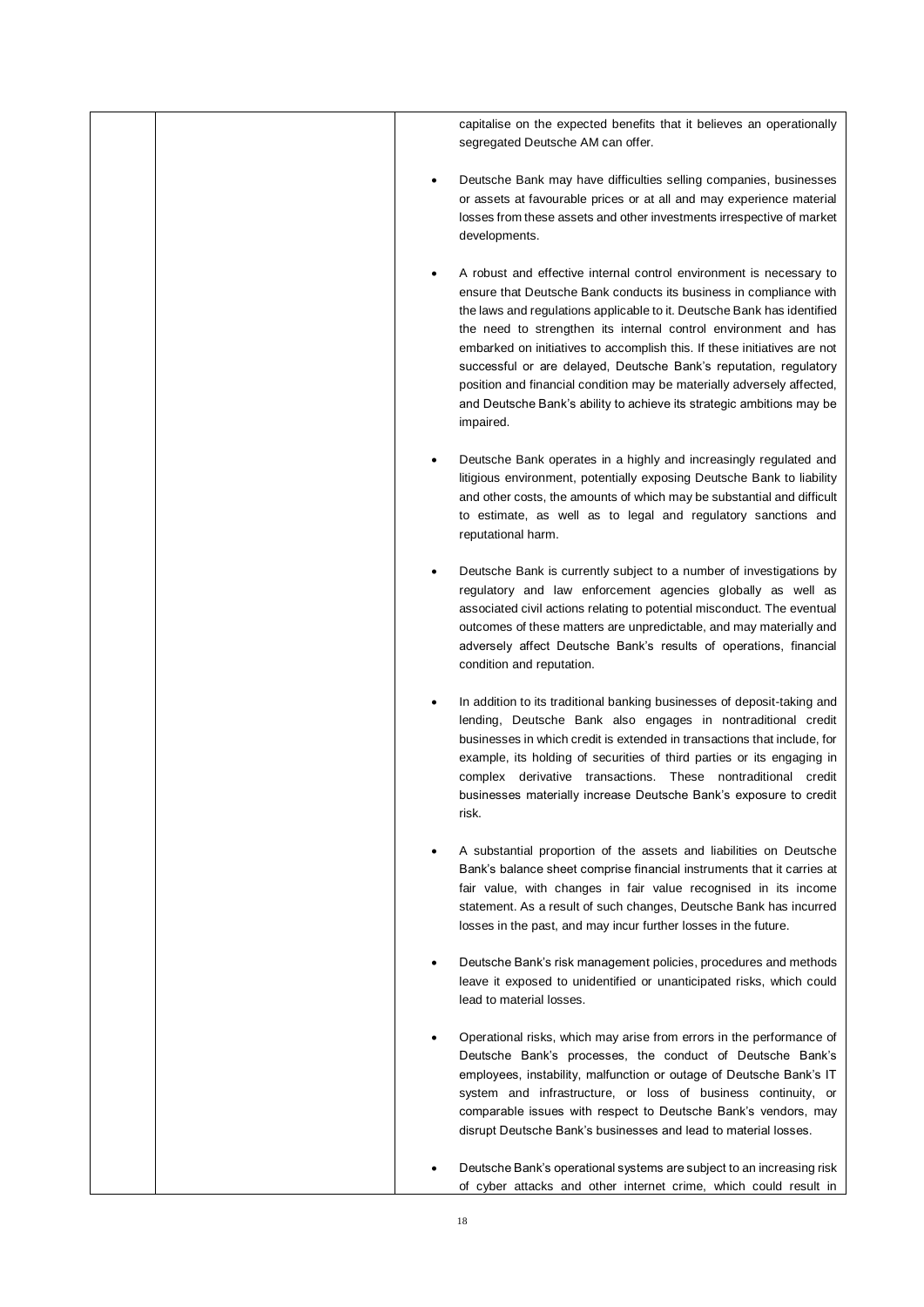|     |                                                                                                                                                              | material losses of client or customer information, damage Deutsche<br>Bank's reputation and lead to regulatory penalties and financial<br>losses.                                                                                                                                                                                                                                                                                                                                                                                                                                                                                                                                                                                                                 |
|-----|--------------------------------------------------------------------------------------------------------------------------------------------------------------|-------------------------------------------------------------------------------------------------------------------------------------------------------------------------------------------------------------------------------------------------------------------------------------------------------------------------------------------------------------------------------------------------------------------------------------------------------------------------------------------------------------------------------------------------------------------------------------------------------------------------------------------------------------------------------------------------------------------------------------------------------------------|
|     |                                                                                                                                                              | The size of Deutsche Bank's clearing operations exposes Deutsche<br>Bank to a heightened risk of material losses should these operations<br>fail to function properly.                                                                                                                                                                                                                                                                                                                                                                                                                                                                                                                                                                                            |
|     |                                                                                                                                                              | Deutsche Bank may have difficulty in identifying and executing<br>acquisitions, and both making acquisitions and avoiding them could<br>materially harm Deutsche Bank's results of operations and its share<br>price.                                                                                                                                                                                                                                                                                                                                                                                                                                                                                                                                             |
|     |                                                                                                                                                              | Intense competition, in Deutsche Bank's home market of Germany as<br>well as in international markets, could materially adversely impact<br>Deutsche Bank's revenues and profitability.                                                                                                                                                                                                                                                                                                                                                                                                                                                                                                                                                                           |
|     |                                                                                                                                                              | Transactions with counterparties in countries designated by the U.S.<br>State Department as state sponsors of terrorism or persons targeted<br>by U.S. economic sanctions may lead potential customers and<br>investors to avoid doing business with Deutsche Bank or investing in<br>Deutsche Bank's securities, harm Deutsche Bank's reputation or<br>result in regulatory action which could materially and adversely affect<br>Deutsche Bank's business.                                                                                                                                                                                                                                                                                                      |
| D.6 | Key information on the risks that are                                                                                                                        | Securities are linked to the Underlying                                                                                                                                                                                                                                                                                                                                                                                                                                                                                                                                                                                                                                                                                                                           |
|     | specific and individual to the securities<br>and risk warning to the effect that<br>investors may lose the value of their<br>entire investment or part of it | Amounts payable or assets deliverable periodically or on exercise or redemption<br>of the Securities, as the case may be, are linked to the Underlying which may<br>comprise one or more Reference Item(s). The purchase of, or investment in,<br>Securities linked to the Underlying involves substantial risks.                                                                                                                                                                                                                                                                                                                                                                                                                                                 |
|     |                                                                                                                                                              | The Securities are not conventional securities and carry various unique<br>investment risks which prospective investors should understand clearly before<br>investing in the Securities. Each prospective investor in the Securities should be<br>familiar with securities having characteristics similar to the Securities and should<br>fully review all documentation for and understand the Terms and Conditions of<br>the Securities and the nature and extent of its exposure to risk of loss.                                                                                                                                                                                                                                                              |
|     |                                                                                                                                                              | Potential investors should ensure that they understand the relevant formula in<br>accordance with which the amounts payable and/or assets deliverable are<br>calculated, and if necessary seek advice from their own adviser(s).                                                                                                                                                                                                                                                                                                                                                                                                                                                                                                                                  |
|     |                                                                                                                                                              | Risks associated with the Underlying                                                                                                                                                                                                                                                                                                                                                                                                                                                                                                                                                                                                                                                                                                                              |
|     |                                                                                                                                                              | Because of the Underlying's influence on the entitlement from the Security<br>investors are exposed to risks both during the term and also at maturity, which<br>are also generally associated with an investment in the respective share.                                                                                                                                                                                                                                                                                                                                                                                                                                                                                                                        |
|     |                                                                                                                                                              | <b>Currency risks</b>                                                                                                                                                                                                                                                                                                                                                                                                                                                                                                                                                                                                                                                                                                                                             |
|     |                                                                                                                                                              | Investors face an exchange rate risk if the Settlement Currency is not the<br>currency of the investor's home jurisdiction.                                                                                                                                                                                                                                                                                                                                                                                                                                                                                                                                                                                                                                       |
|     |                                                                                                                                                              | <b>Adjustment / Early Termination</b>                                                                                                                                                                                                                                                                                                                                                                                                                                                                                                                                                                                                                                                                                                                             |
|     |                                                                                                                                                              | The Terms and Conditions of the Securities include a provision pursuant to<br>which, where certain conditions are satisfied, the Issuer is entitled to redeem the<br>Securities early. As a result, the Securities may have a lower market value than<br>similar securities which do not contain any such Issuer's right for redemption.<br>During any period where the Securities may be redeemed in this way, the market<br>value of the Securities generally will not rise substantially above the price at<br>which they may be redeemed or cancelled. The same applies where the Terms<br>and Conditions of the Securities include a provision for an automatic redemption<br>or cancellation of the Securities (e.g. "knock-out" or "auto call" provision). |
|     |                                                                                                                                                              | The Issuer is entitled to make adjustments to the Terms and Conditions following<br>the occurrence of an adjustment event. These may include any event which<br>materially affects the theoretical economic value of a Reference Item or any<br>event which materially disrupts the economic link between the value of the                                                                                                                                                                                                                                                                                                                                                                                                                                        |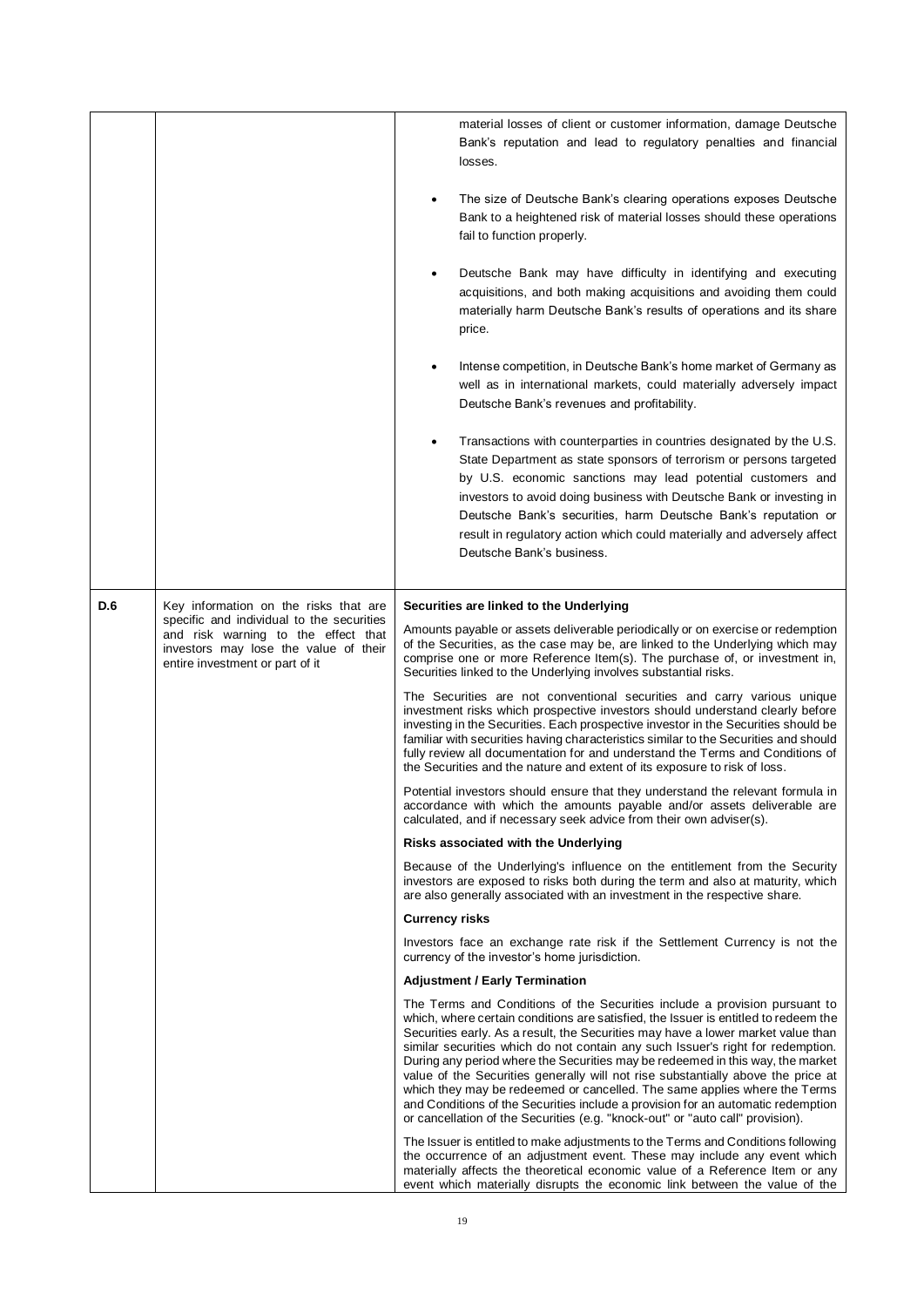|  | Reference Item and the Securities subsisting immediately prior to the<br>occurrence of such event. Such adjustments may take into account and pass on<br>to Securityholders any increased direct or indirect cost to the Issuer as a result<br>of or in connection with the relevant adjustment event.                                                                                                                                                                                                                                                                                                                                                                                                                                                                                                                                                                                                                                                                                                                                                                                                                                                                           |
|--|----------------------------------------------------------------------------------------------------------------------------------------------------------------------------------------------------------------------------------------------------------------------------------------------------------------------------------------------------------------------------------------------------------------------------------------------------------------------------------------------------------------------------------------------------------------------------------------------------------------------------------------------------------------------------------------------------------------------------------------------------------------------------------------------------------------------------------------------------------------------------------------------------------------------------------------------------------------------------------------------------------------------------------------------------------------------------------------------------------------------------------------------------------------------------------|
|  | On the occurrence of an adjustment/termination event, the Issuer is also entitled<br>to adjust the Terms and Conditions or in certain cases, substitute the relevant<br>Reference Item affected by such adjustment/termination event. If such<br>adjustment or substitution is not possible, the Issuer is also entitled to terminate<br>and cancel the Securities by giving notice to the Securityholders, providing brief<br>details of the Adjustment/Termination Event and of the payout amount<br>("Adjustment / Termination Notice").                                                                                                                                                                                                                                                                                                                                                                                                                                                                                                                                                                                                                                      |
|  | In case of a termination or cancelation the Issuer will pay, usually prior to the<br>scheduled settlement date of the Securities, an amount which the Calculation<br>Agent determines to be their fair market value, and, less the direct and indirect<br>cost to the Issuer of unwinding or adjusting any underlying related hedging<br>arrangements, and less any tax or withholding required by law. Such amount<br>may be significantly less than an investor's initial investment in Securities and in<br>certain circumstances may be zero.                                                                                                                                                                                                                                                                                                                                                                                                                                                                                                                                                                                                                                |
|  | An adjustment/termination event may include an event which materially affects<br>the method by which the Calculation Agent determines the level or price of any<br>Reference Item or the ability of the Calculation Agent to determine the level or<br>price of any Reference Item. In addition, an adjustment/termination event may<br>occur where it is illegal or no longer feasible for the Issuer to maintain its hedging<br>arrangements for the Securities or where materially increased costs or expenses<br>would be incurred by the Issuer in maintaining those arrangements. An<br>adjustment/termination event may also occur in a situation where certain market<br>disruptions exist or a force majeure occurs (being an event or circumstance<br>which prevents or materially affects the performance of the Issuer's obligation).<br>An adjustment event or adjustment/termination event may materially affect the<br>cost to the Issuer of maintaining the Securities or its hedging arrangements in a<br>way which has not been factored into the issue price of the Securities. This may<br>therefore require adjustments or a termination of the Securities. |
|  | Any adjustment made due to an adjustment event or any adjustment or<br>termination of the Securities or replacement of a Reference Item following an<br>adjustment/termination event may have an adverse effect on the Securities and<br>Security holders. In particular, the value of the Securities may fall and amounts<br>payable or assets deliverable under the Securities may be less and may be<br>made at different times than anticipated. This is part of the economic risk<br>Securityholders bear when investing in the Securities and the basis on<br>which the Securities are priced.                                                                                                                                                                                                                                                                                                                                                                                                                                                                                                                                                                             |
|  | Regulatory bail-in and other resolution measures                                                                                                                                                                                                                                                                                                                                                                                                                                                                                                                                                                                                                                                                                                                                                                                                                                                                                                                                                                                                                                                                                                                                 |
|  | If the competent authority determines that the Issuer is failing or likely to fail and<br>certain other conditions are met, the competent resolution authority has the<br>power to write down, including to write down to zero, claims for payment of the<br>principal and any other claims under the Securities respectively, interest or any<br>other amount in respect of the Securities to convert the Securities into ordinary<br>shares or other instruments qualifying as common equity tier 1 capital (the write-<br>down and conversion powers commonly being referred to as the bail-in tool), or<br>to apply any other resolution measure including (but not limited to) a transfer of<br>the Securities to another entity, a variation of the terms and conditions of the<br>Securities or a cancellation of the Securities.                                                                                                                                                                                                                                                                                                                                         |
|  | <b>Risks at maturity</b>                                                                                                                                                                                                                                                                                                                                                                                                                                                                                                                                                                                                                                                                                                                                                                                                                                                                                                                                                                                                                                                                                                                                                         |
|  | If the Final Reference Level is equal to or below the Barrier, the Express<br>Certificate involves a risk of loss depending on the price or level of the<br>Underlying at maturity; in the worst-case scenario, this may result in the total<br>loss of the capital invested. This will occur if the Final Reference Level is zero.                                                                                                                                                                                                                                                                                                                                                                                                                                                                                                                                                                                                                                                                                                                                                                                                                                              |
|  | Possible total loss                                                                                                                                                                                                                                                                                                                                                                                                                                                                                                                                                                                                                                                                                                                                                                                                                                                                                                                                                                                                                                                                                                                                                              |
|  | Where no minimum cash amount or asset amount is specified investors may<br>experience a total loss of their investment in the Security.                                                                                                                                                                                                                                                                                                                                                                                                                                                                                                                                                                                                                                                                                                                                                                                                                                                                                                                                                                                                                                          |

| Element |                                                                   | Section E - Offer                                                                            |
|---------|-------------------------------------------------------------------|----------------------------------------------------------------------------------------------|
| E.2b    | Reasons for the offer, use of proceeds,<br>estimated net proceeds | Not applicable, making profit and/or hedging certain risks are the reasons for<br>the offer. |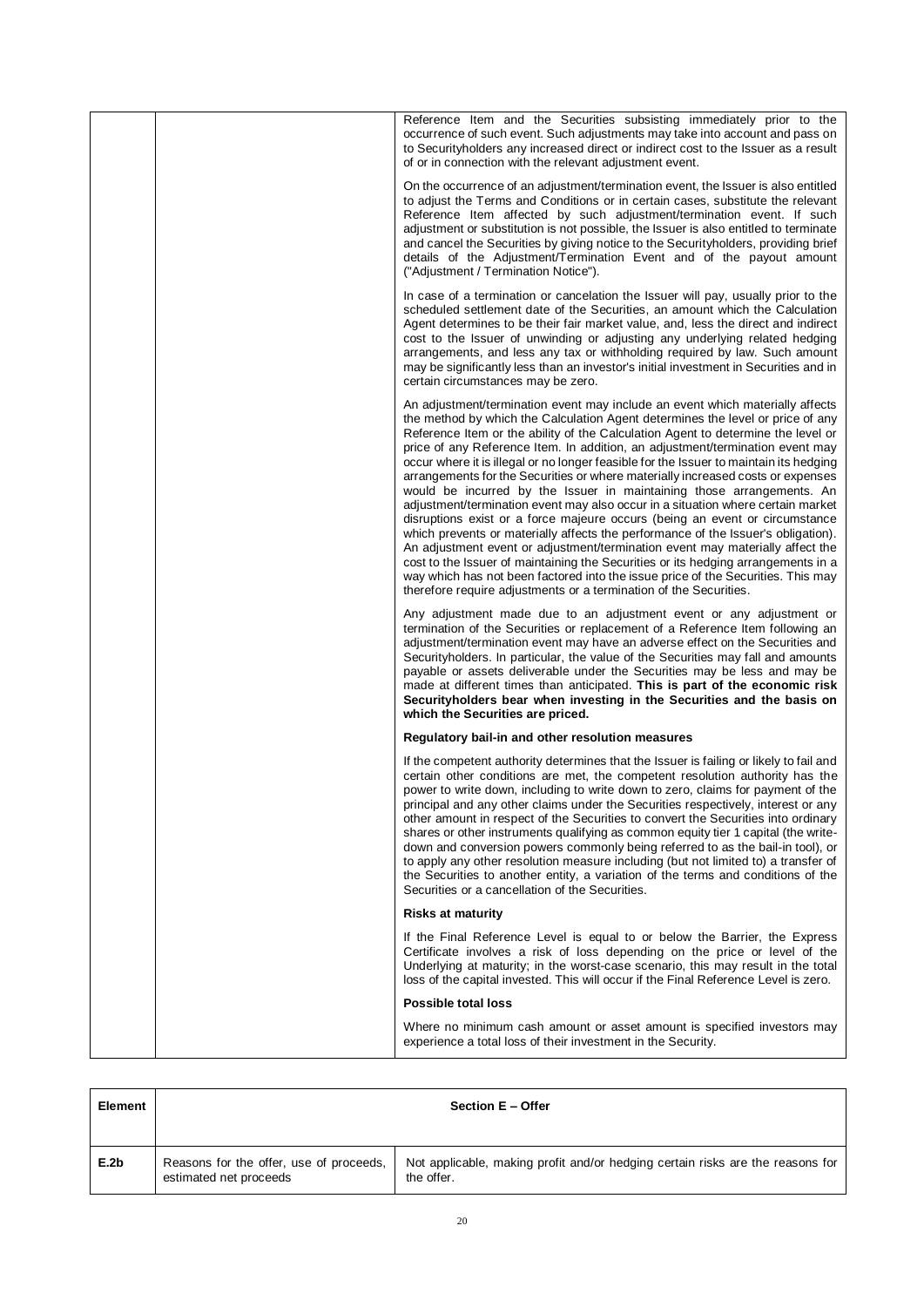| E.3 | Terms and conditions of the offer | Conditions to which the offer is<br>subject:                                                                           | of the Securities<br>Offers<br>are<br>conditional on and subject to<br>admission to listing being obtained<br>by the Issue Date otherwise the<br>offer will be deemed withdrawn and<br>the issuance cancelled.                                                                                                                                                        |
|-----|-----------------------------------|------------------------------------------------------------------------------------------------------------------------|-----------------------------------------------------------------------------------------------------------------------------------------------------------------------------------------------------------------------------------------------------------------------------------------------------------------------------------------------------------------------|
|     |                                   | Number of the Securities:                                                                                              | up to 500,000 Securities                                                                                                                                                                                                                                                                                                                                              |
|     |                                   | The Subscription Period:                                                                                               | Applications to subscribe for the<br>Securities may be made from 12<br>December 2017 (inclusively) until<br>26 January 2018 (inclusively)<br>except for the "door-to-door" offer<br>for which the Subscription Period<br>will be from, and including, 12<br>December 2017 to, and including,<br>19 January 2018                                                       |
|     |                                   |                                                                                                                        | The Issuer reserves the right for<br>any reason to reduce the number of<br>Securities offered.                                                                                                                                                                                                                                                                        |
|     |                                   | Cancellation of the Issuance of the<br>Securities:                                                                     | The Issuer reserves the right for<br>any reason to cancel the issuance<br>of the Securities.                                                                                                                                                                                                                                                                          |
|     |                                   | Early Closing of the Subscription<br>Period of the Securities:                                                         | The Issuer reserves the right for<br>close<br>reason<br>to<br>the<br>any<br>Subscription Period early.                                                                                                                                                                                                                                                                |
|     |                                   | Investor minimum subscription<br>amount:                                                                               | One Security                                                                                                                                                                                                                                                                                                                                                          |
|     |                                   | Investor maximum subscription<br>amount:                                                                               | Not applicable; there is no investor<br>maximum subscription amount.                                                                                                                                                                                                                                                                                                  |
|     |                                   | Description of the application<br>process:                                                                             | Applications for the Securities can<br>be made in Italy at participating<br>branches of a Distributor.                                                                                                                                                                                                                                                                |
|     |                                   |                                                                                                                        | Applications will be in accordance<br>with the relevant Distributor's usual<br>procedures, notified to investors by<br>the relevant Distributor.                                                                                                                                                                                                                      |
|     |                                   |                                                                                                                        | Prospective investors will not be<br>required<br>to<br>enter<br>into<br>any<br>contractual arrangements directly<br>with the Issuer relating to the<br>subscription for the Securities.                                                                                                                                                                               |
|     |                                   | Description of possibility to reduce<br>subscriptions and manner for<br>refunding excess amount paid by<br>applicants: | Not applicable; there is<br>no<br>possibility to reduce subscriptions<br>and therefore no manner for<br>refunding excess amount paid by<br>applicants.                                                                                                                                                                                                                |
|     |                                   | Details of the method and time limits<br>for paying up and delivering the<br>Securities:                               | Investors will be notified by the<br>Issuer or the relevant financial<br>intermediary of their allocations of<br>Securities and the settlement<br>arrangements in respect thereof.<br>The Securities will be issued on the<br>Issue Date and the Securities will<br>be delivered on the Value Date<br>against payment to the Issuer of the<br>net subscription price. |
|     |                                   | Manner in and date on which results<br>of the offer are to be made public:                                             | The Issuer will in its sole discretion<br>determine the final amount of<br>Securities to be issued (which will                                                                                                                                                                                                                                                        |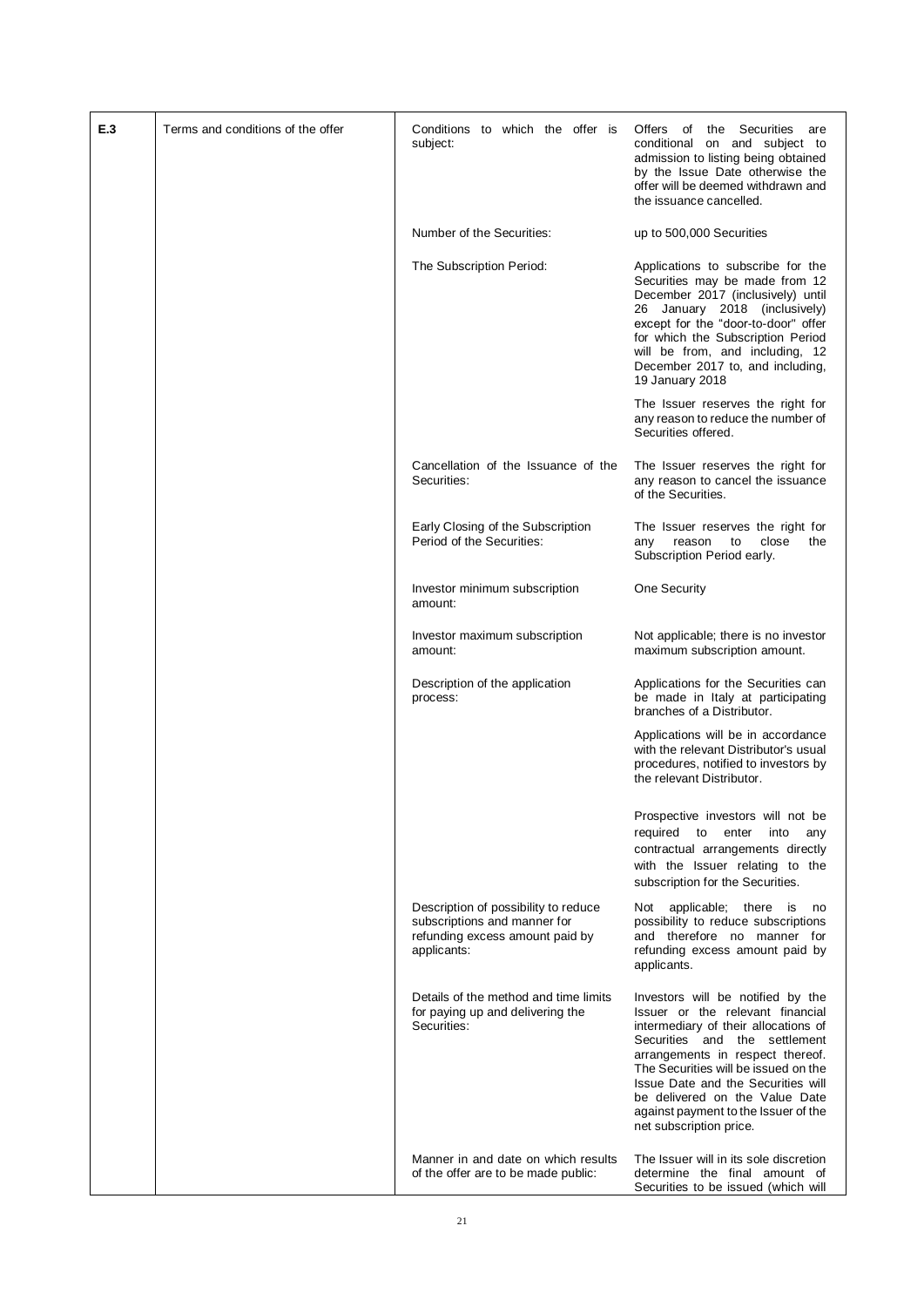|  |                                                                                                                                                             | be dependent on the outcome of<br>the offer), up to a limit of 500,000<br>Securities                                                                                                                                                                                                                                                                                                                            |
|--|-------------------------------------------------------------------------------------------------------------------------------------------------------------|-----------------------------------------------------------------------------------------------------------------------------------------------------------------------------------------------------------------------------------------------------------------------------------------------------------------------------------------------------------------------------------------------------------------|
|  |                                                                                                                                                             | The precise number of Securities to<br>be issued will be published on the<br>website of the Issuer (www.it.x-<br>markets.db.com) on or around the<br><b>Issue Date.</b>                                                                                                                                                                                                                                         |
|  |                                                                                                                                                             | The results of the offer will be<br>available from the Distributor<br>following the Subscription Period<br>and prior to the Issue Date.                                                                                                                                                                                                                                                                         |
|  | Procedure for exercise of any right of<br>pre-emption,<br>negotiability<br>of<br>subscription rights and treatment of<br>subscription rights not exercised: | Not applicable; a procedure for<br>exercise of any right of pre-<br>emption,<br>negotiability<br>of<br>subscription rights and treatment of<br>subscription rights is not planned.                                                                                                                                                                                                                              |
|  | Categories of potential investors to<br>which the Securities are offered and<br>whether tranche(s)<br>have<br>been<br>reserved for certain countries:       | Qualified<br>within the<br>investors<br>meaning<br>Prospectus<br>of the<br>Directive<br>non-qualified<br>and<br>investors.                                                                                                                                                                                                                                                                                      |
|  |                                                                                                                                                             | Offers may be made in Italy to any<br>person which complies with all<br>other requirements for investment<br>as set out in the Base Prospectus<br>or otherwise determined by the<br>Issuer and/or the relevant financial<br>intermediaries.<br>In other EEA<br>countries, offers will only be made<br>pursuant to an exemption under the<br>Prospectus<br>Directive<br>as<br>implemented in such jurisdictions. |
|  | Process for notification to applicants<br>of the amount allotted and the<br>indication whether dealing may begin                                            | Not applicable; there is no process<br>for notification to applicants of the<br>amount allotted.                                                                                                                                                                                                                                                                                                                |
|  | before notification is made:                                                                                                                                | Each investor will be notified by the<br>relevant Distributor of its allocation<br>of Securities after the end of the<br>Subscription Period and before the<br><b>Issue Date</b>                                                                                                                                                                                                                                |
|  |                                                                                                                                                             | No dealings in the Securities may<br>take place prior to the Issue Date                                                                                                                                                                                                                                                                                                                                         |
|  | <b>Issue Price:</b>                                                                                                                                         | EUR 100 per Security                                                                                                                                                                                                                                                                                                                                                                                            |
|  | Amount of any expenses and taxes<br>specifically charged to the subscriber<br>or purchaser:                                                                 | Not applicable; no expenses or<br>taxes are specifically charged to<br>the subscriber or purchaser.                                                                                                                                                                                                                                                                                                             |
|  | Name(s) and address(es), to the<br>extent known to the Issuer, of the<br>placement agents in the various<br>countries where the offer takes place:          | Deutsche Bank S.p.A. of Piazza del<br>Calendario 3, 20126, Milan, Italy,<br>and Finanza e Futuro Banca S.p.A.<br>of Piazza del Calendario 1, 20126<br>Milan, Italy (each a "Distributor"<br>and together with any other entities<br>appointed as a distributor in<br>respect of the Securities during the<br>Subscription<br>Period,<br>the<br>"Distributors").                                                 |
|  |                                                                                                                                                             | The Issuer reserves the right to<br>appoint other distributors during the<br>Subscription Period, which will be<br>communicated to investors by<br>means of a notice published on the<br>website of the Issuer (www.it.x-<br>markets.db.com).                                                                                                                                                                   |